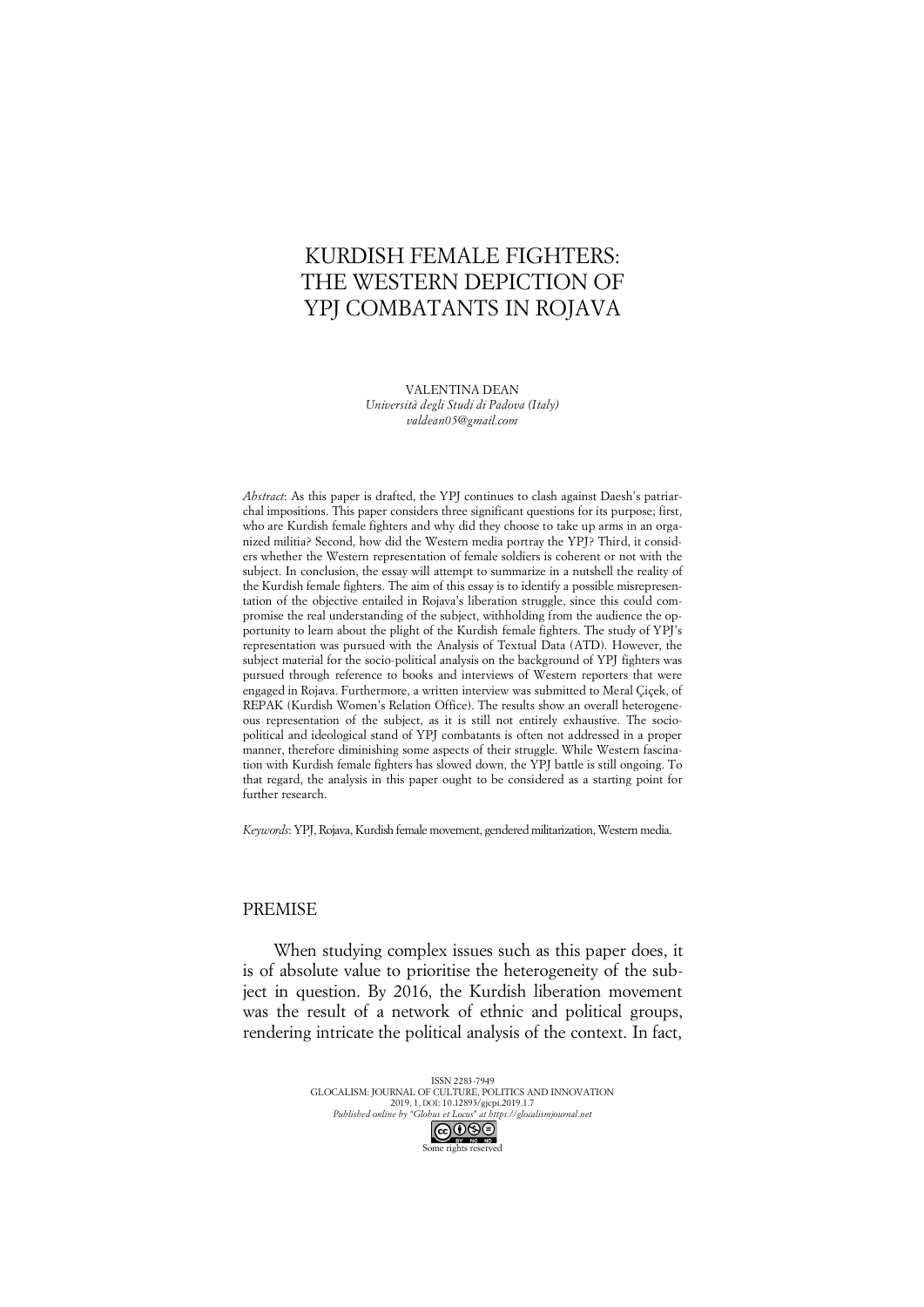an important feature of that intricacy concerns the systemic relationship between the social, ethnic, religious, political, and military organizations of the Kurdish people. Sure enough, the territory of Kurdistan is divided into four States – Iran, Iraq, Turkey, and Syria – and its population is the world's largest population without a State. Thus, the goals and objectives possessing particular relevance for a specific Kurdish group may not be valid for another. Therefore, in this essay, Kurdish Women's Movement and Kurdistan refers mainly to Syrian Kurdistan, precisely to the Rojava region in Northern Syria.

Another important premise concerns the political context the paper considers; within the overall political framework of Kurdistan, the YPJ are pursuing a social and political fight i.e. the Rojava Revolution. The ideology and policies of the YPJ have several links with the PKK – Kurdistan Workers Party<sup>1</sup>. Indeed, YPJ fighters (together with YPG, the People's Protection Units) look to Abdullah Öcalan – the founder of the PKK as their ideological leader. This puts the YPJ in a peculiar predicament – because PKK is considered a terrorist group by Turkey, US, and the EU – given the tense regional political landscape where geopolitical power play determines allegiances, and circumstances are ever mutating. With that in mind, a clear definition of the socio-political context and values of YPJ fighters was necessary to pursue this research, in order to outline a comprehensive profile of the subject. Nonetheless, the analysis tries to be as objective and critical as possible, without overbalancing political affairs and ideologies.

## THE DEMOCRATIC AUTONOMY OF ROJAVA AND THE YPJ

The YPJ is an all-female militia has been doing battle against Daeshfor the last half-decade in Rojava<sup>2</sup>. The momentum towards autonomy of the territory began to take shape during the Arab Spring in Syria, when Kurds from different political and social backgrounds joined in the uprising. Not to be left out as history unfolds, Kurdish women also made their mark – in the form of "*Jin, Jiyan, Azadi!*" the motto of the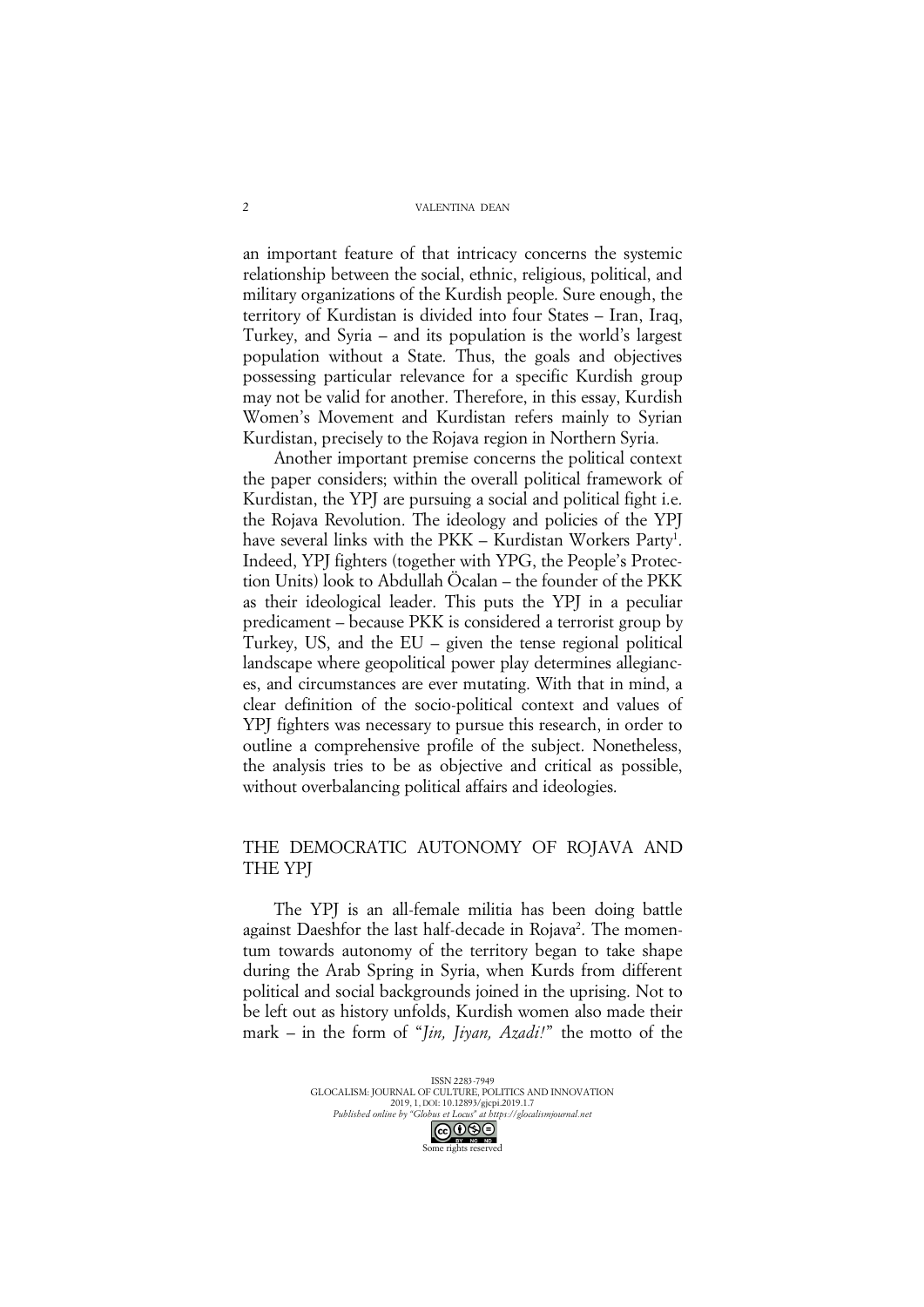#### KURDISH FEMALE FIGHTERS

Kurdish Female Movement which translates as "Woman, Life, Freedom". The Democratic Autonomy of Rojava was then proclaimed in January 2014 under a Social Contract. From a political perspective, Rojava is a *de facto* autonomous region which consists of three confederated and self-governing cantons: Kobane, Jazire and Afrin<sup>3</sup>. The decision-making organization is composed of several councils, established through a bottom-up structure from the local level – neighbourhood councils, city district/village councils and city councils – to the regional one. The overall governmental administration of the region pursues the so-called "grassroots democracy", based on the active political participation of citizens and implemented through the Democratic Confederalism system. Democratic Confederalism was theorized by Abdullah Öcalan – the ideological leader of the PKK – and is described as follows: "It can be called a non-state political administration or a democracy without the State. […] States are founded on power; democracies are based on collective consensus […]. It is a flexible, multi-cultural, anti-monopolistic, and consensus-oriented system. Ecology and feminism are its central pillars" (Öcalan 2011: 21).

The essential element of this social experiment is the existence of local councils encouraging the political participation of the people living in the region. Local assemblies based on familial and tribal allegiances have been an important practice of social organizing among the Kurds for hundreds of years; this is one of the reasons why the organization through assemblies has become one of the pillars of Democratic Confederalism, which aims at working on a direct democracy model. Above the city councils' level, there is a system similar to a council parliamentary system, with rotating representatives; a Legislative Council; an Executive Council composed of Canton's co-presidents; an independent Judicial Council, and a Supreme Constitutional Court (Charter of the Social Contract, Self-rule in Rojava, Part VI-VIII).

Democratic Confederalism has been adopted in Rojava as a form of government by the Democratic Society Movement (TEV-DEM), the interim governing body in the region. It is based on three main pillars: libertarian municipalism; radical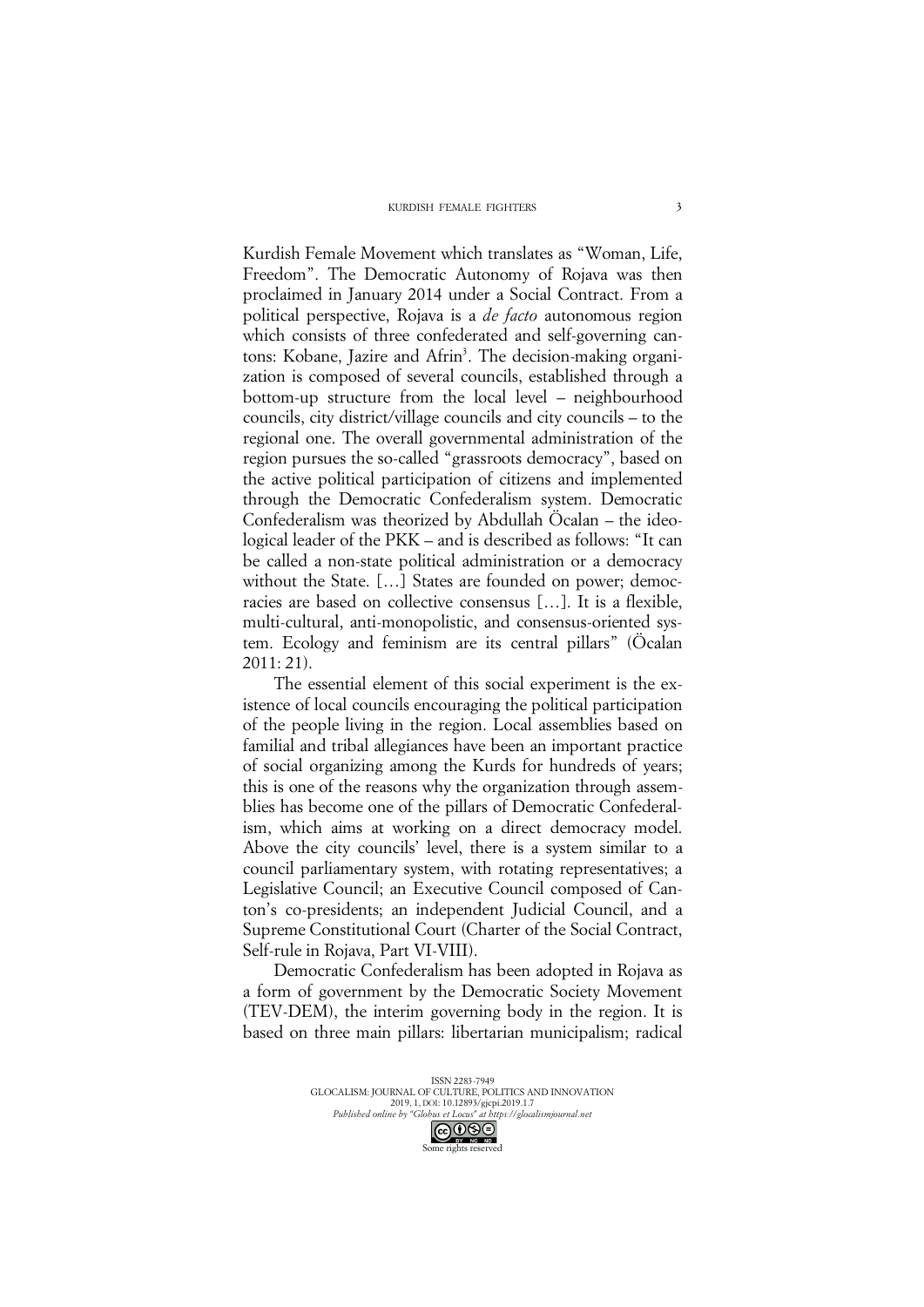pluralism; social ecology. Murray Bookchin's theory can serve as a theoretical background to understand self-government in Rojava: it can be defined as a libertarian-socialist political system, which refuses the Nation State's structure while striving for self-governance and popular democracy. Thus, the aim of the Rojava council system is to maximize the local decisionmaking process through decentralization, achieving at the same time a regional coordination. All bodies forming the political administration of Rojava are obliged by the Social Contract to have a proportional representation of the ethnic communities that are living in each canton of the confederation - Arabs, Kurds, Assyrians, Armenians, Chechens, and adherents of Islam, Christianity and azidet. Moreover, all governing bodies, institutions and committees shall be made up of at least forty per cent of either sex – as enshrined in articles 47, 65, and 87 of the Social Charter<sup>4</sup>. Furthermore, the co-presidency principle is enshrined in the Social Charter and practiced in each division and institution – meaning that there is one man and one woman governing together in every institution, council and committee. This principle ensures equity within the decision-making processes.

In the three Cantons of Rojava, there are women's selfdefence units, women's communes, academies, tribunals, and cooperatives. Autonomous women's councils exist parallel to the people's councils at the same governance level. Many non-Kurdish women, especially Arabs and Syriac Christian women have joined the ranks and the administration of Rojava. Three official languages were declared: Kurdish Arabic and Syriac.

Feminism is one of the founding principles of Rojava and essential practice in the three cantons: indeed, women are considered pivotal political and social actors in the construction and development of Democratic Confederalism, as gender equality is one of the pillars on which it is based (along with ecology and grassroots democracy). Altogether, the main idea which differentiates and makes the Kurdish Women's Movement a compelling organization is that in contemporary Rojava it pursues female emancipation as a fundamental part of the democracy-building process. Women's liberation is not an objective to be achieved once the democracy is established.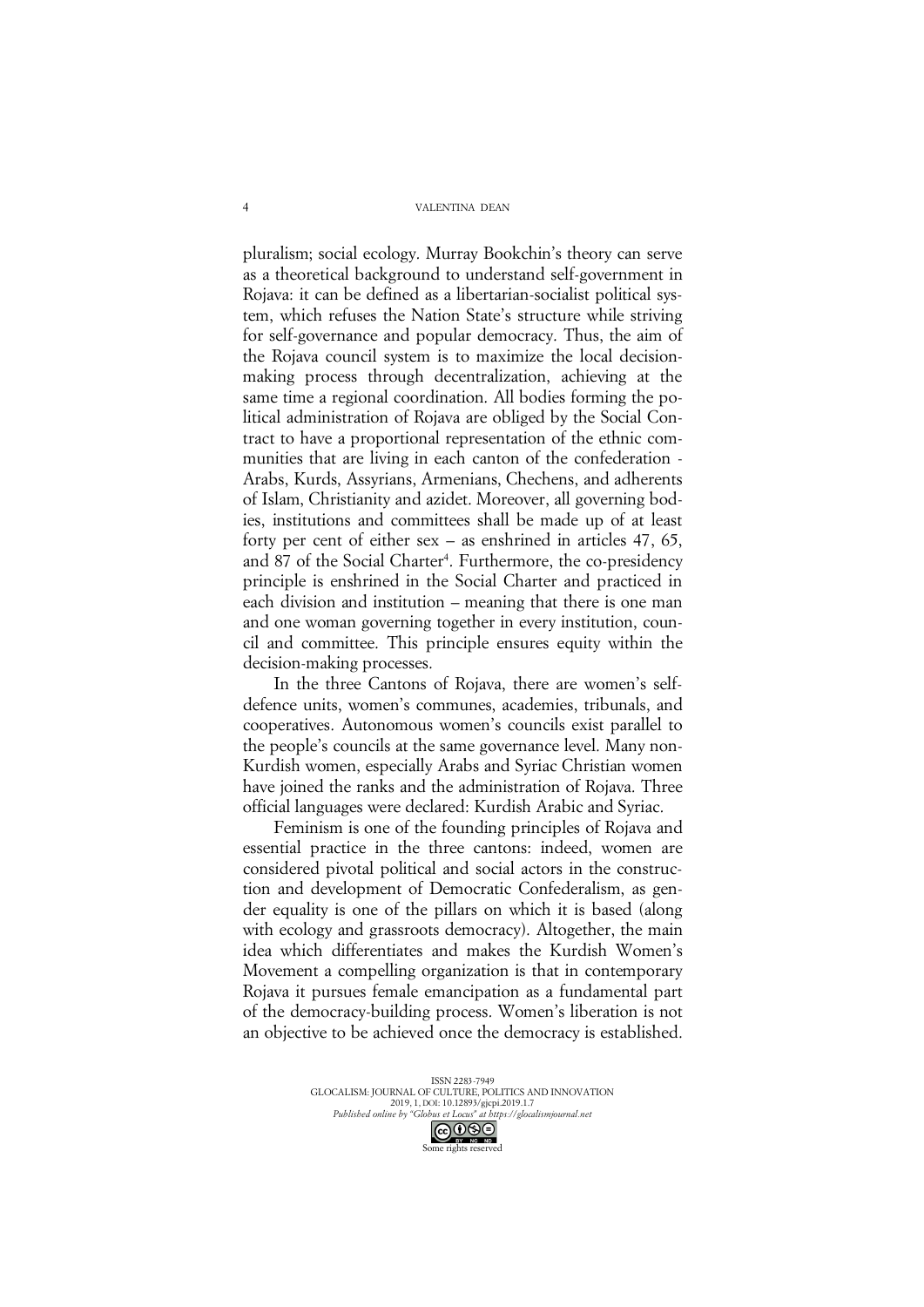Rather, it is a complementary and necessary element for democracy to be built. This idea originates from the belief that the liberation of the woman is the basis for the eradication of Daesh: in fact, it would be mistakenly dismissive and a gross misconception to limit the YPJ's fight as a military campaign – it is primarily an ideological one. The aim of the YPJ and fundamentally, of the Kurdish Female Movement, is to defeat the enemy primarily by deconstructing the patriarchal impositions that underlies ISIL itself.

From the military perspective, the main fighting forces in Rojava are militias composed of volunteers: the YPG militia – Kurdish: *Yekîneyên Parastina Gel*, People's Protection Units – and the YPJ militia – Kurdish: *Yekîneyên Parastina Jin*, Women's Protection Units –, with an estimated number of 60,000 fighters at the end of 2016 (Perry, 2017, March 20). YPG and YPJ are part of an umbrella military alliance founded in October 2015: the Syrian Democratic Forces (SDF), a unified fighting force which is comprised of Kurdish and other local Arab, Turkmen, Assyrian and Armenian militias. Their military goal is the defeat of ISIL and other Jihadist groups in the Syrian Civil War. Beside this, the military alliance also has a political goal: the formation of a self-governing, autonomous democratic country in northern Syria. The political branch of SDF is the Syrian Democratic Council (SDC), an assembly founded in December 2015 which aims at the creation of a democratic, secular and federal system of governance.

## WOMEN ORGANIZING: THE KURDISH FEMALE MOVEMENT, THE YPJ AND THE PKK

Although Western media's fascination with Kurdish female fighters arose only a short time ago, Kurdish women have been organising themselves politically and militarily since the '80s. From a political point of view, during the 1970's and the 1980's Kurdish women began to be politically active. The armed movement developed by the PKK during the 1980's along with the development of ethnic-based political parties during the 1990's formed the basis for numerous women to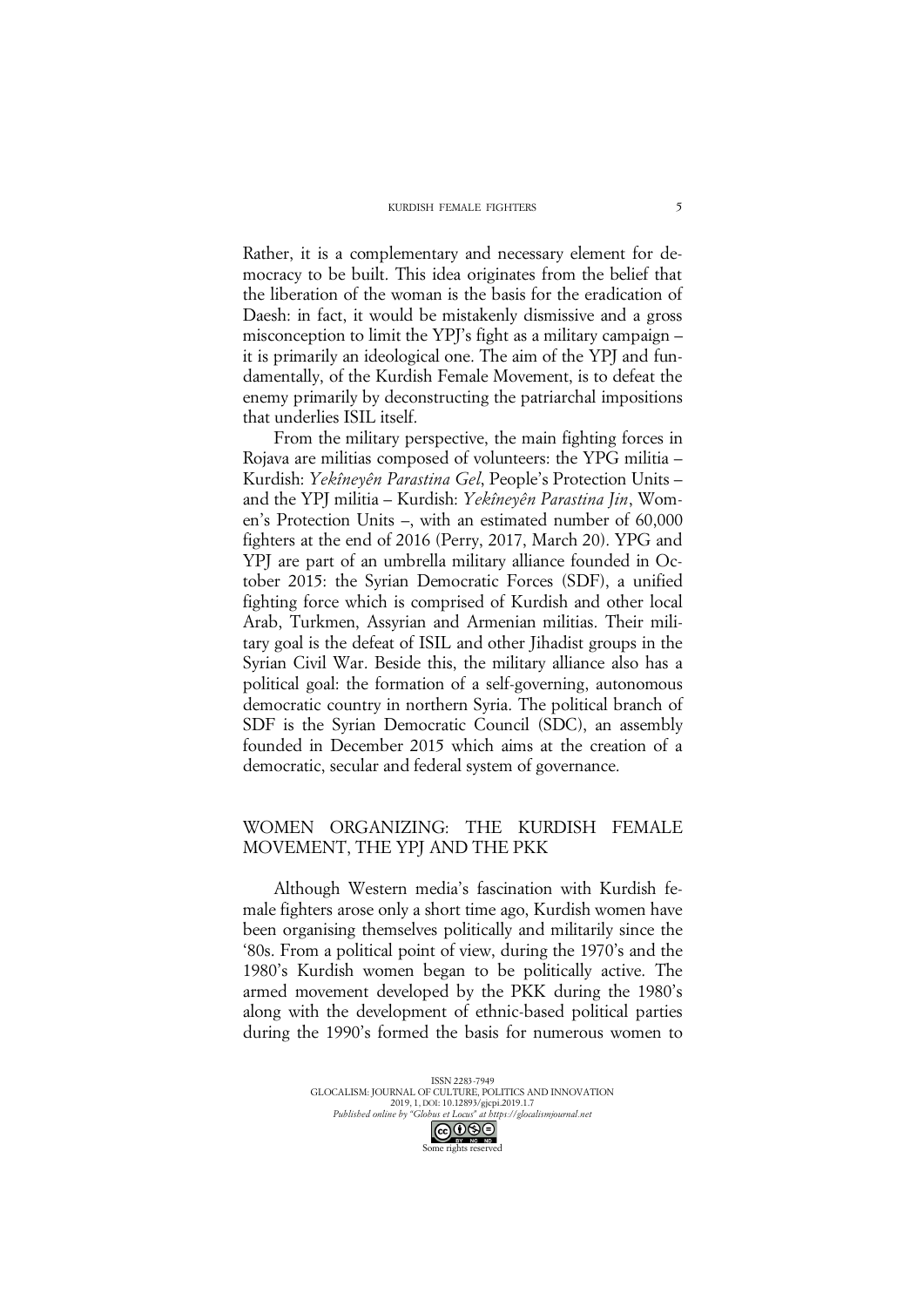move from the "domestic" and private sphere to the public one. The struggle for their identity, language and culture created an individual consciousness and personal independence; these factors helped women to move from the ethnic struggle to the struggle for women's human rights. In these years', women started acknowledging their "double discrimination", as women *and* as Kurds. Since the 1990's the feminism that nowadays permeates the Rojava cantons grew in the political lines of the PKK.

Meral Çiçek, of the REPAK (Kurdish Women's Relation Office) addresses the relationship between the YPJ and PKK as follows:

Right from the beginning of the armed guerrilla struggle within the PKK women took arms, too. While the number of the female fighters in the guerrilla ranks was not very high in the 1980's, in the early 1990's their number increased significantly. […] This did not just create new opportunities but also challenges as it exacerbated class and gender conflicts within the PKK. On one side there was a class conflict between female fighters from the universities with a high intellectual level on the one hand and villagers, who were mostly illiterates, on the other hand. On the other side there was the gender conflict with men that tried to maintain traditional gender roles and for this tried to split the women, using the class conflict for their own interest. In this context, the decision to form separate units of female fighters and to build an own women's army was not only a goal but functional at the same time. It was a way to make conflicts productive with the aim to establish a true unity between women and to strengthen women's gender consciousness. In this sense the 1st women's congress in the mountains of Kurdistan, which started on 8th of March 1995 and the announcement of the Kurdistan Free Women's Union was historic. For the first time, women had their own headquarters, own commanderships, own academies, own camps and own decision-making mechanisms. This marks at the same time the main foundation stone of the Kurdish women's liberation movement. Women's liberation ideology, the Kurdistan Women's Liberation Party, overcoming quota within own structures and the implementation of equal participation and representation all came later. The Women Protection Units (YPJ) in Rojava represents a further development of the Kurdish women's liberation movement, ideologically and practically. Ideologically, because it's based on women's self-defence theory and practically, because it's a kind of

> ISSN 2283-7949 GLOCALISM: JOURNAL OF CULTURE, POLITICS AND INNOVATION 2019, 1, DOI: 10.12893/gjcpi.2019.1.7 *Published online by "Globus et Locus" at https://glocalismjournal.net*

Some rights reserved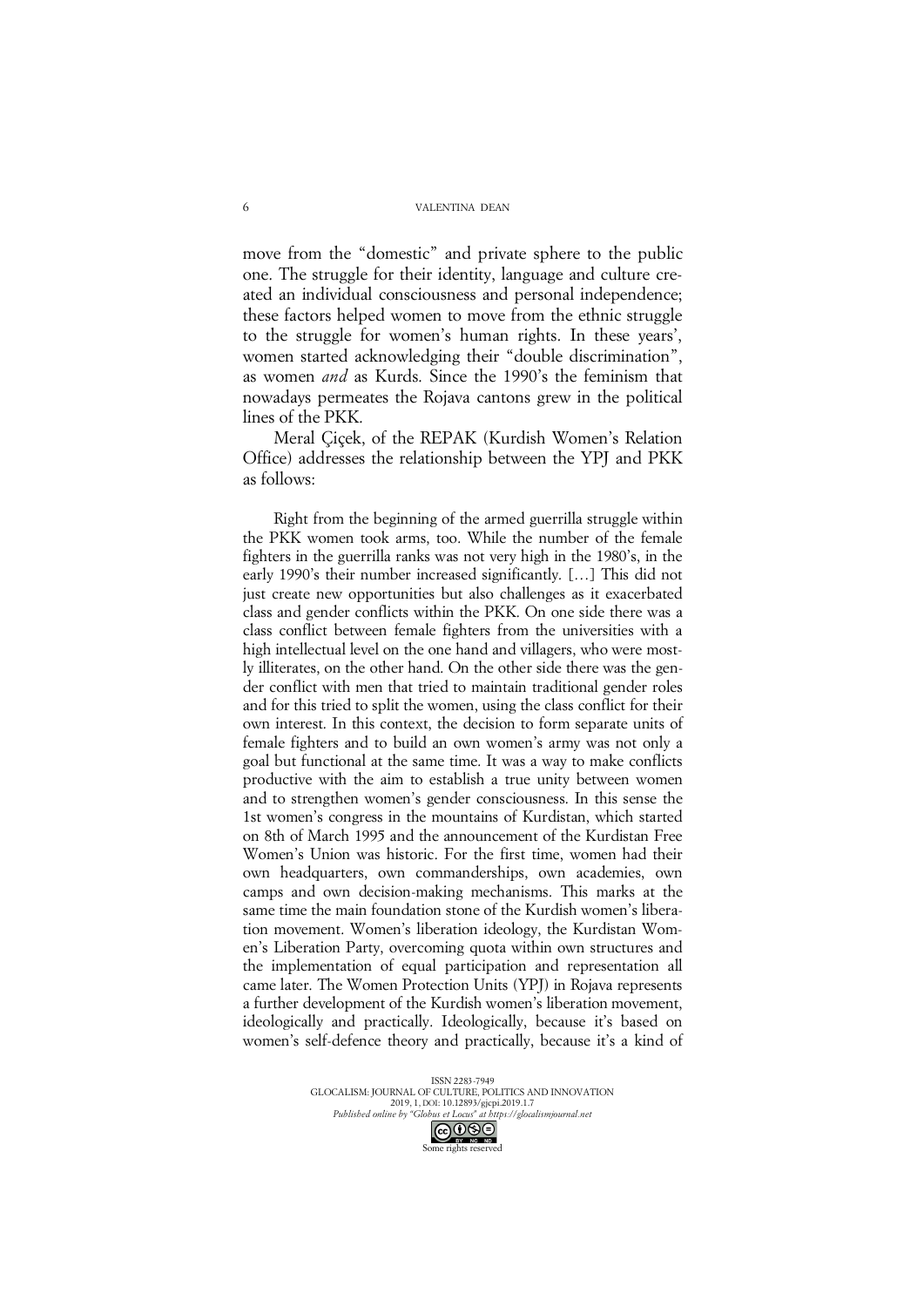socialization of self-defence. The members of the guerrilla are members of the PKK. They are cadres, professional militants. They have no private life outside the movement. But YPJ fighters do not join the struggle for a lifetime. They do not consider themselves as revolutionaries but rather protectors of their land and people. By doing this, they are deeply influenced by the ideology of the Kurdish liberation movement and the paradigm of its leader Abdullah Öcalan. It would be an oversimplification to draw a sharp boundary between PKK and YPJ. Instead one should recognize that the PKK is not the only representative of the Kurdish freedom struggle and that both the PKK and YPJ are part of a broader Kurdish liberation movement (Meral Çiçek, personal communication, June 30th, 2017).

The Kurdish Women's Movement has developed in this context, differing from other feminist movements. Kurdish women's groups do not consider the dominant understanding of the dichotomy "male" and "female". What constitutes the "other" for Kurdish feminist is not the "man" alone; their identification is made by gender, but also by their ethnicity, which constitutes an important and fundamental part of their womanhood. This indicates that being Kurdish, they have also other problems that come with being female, such as war, abuse, rape, forced migration and so on, underlying that they cannot differentiate between all the problems. The two identities complement and reinforce one another: both of these emancipatory struggles should be fought together. In fact, the "oppressed nation" and the "oppressed gender" are two issues that must be viewed as one, as equal to each other. The meeting point of these two kinds of oppression constitutes the Kurdish Feminist Identity (Çaha 201: 435-499).

In practice, Kurdish women guerrillas are an example of a new model of feminist authority, and the Rojava region is, in fact, a territory in which new ways and new modes of political, and economic development can be implemented, along with a new concept of gender relations.

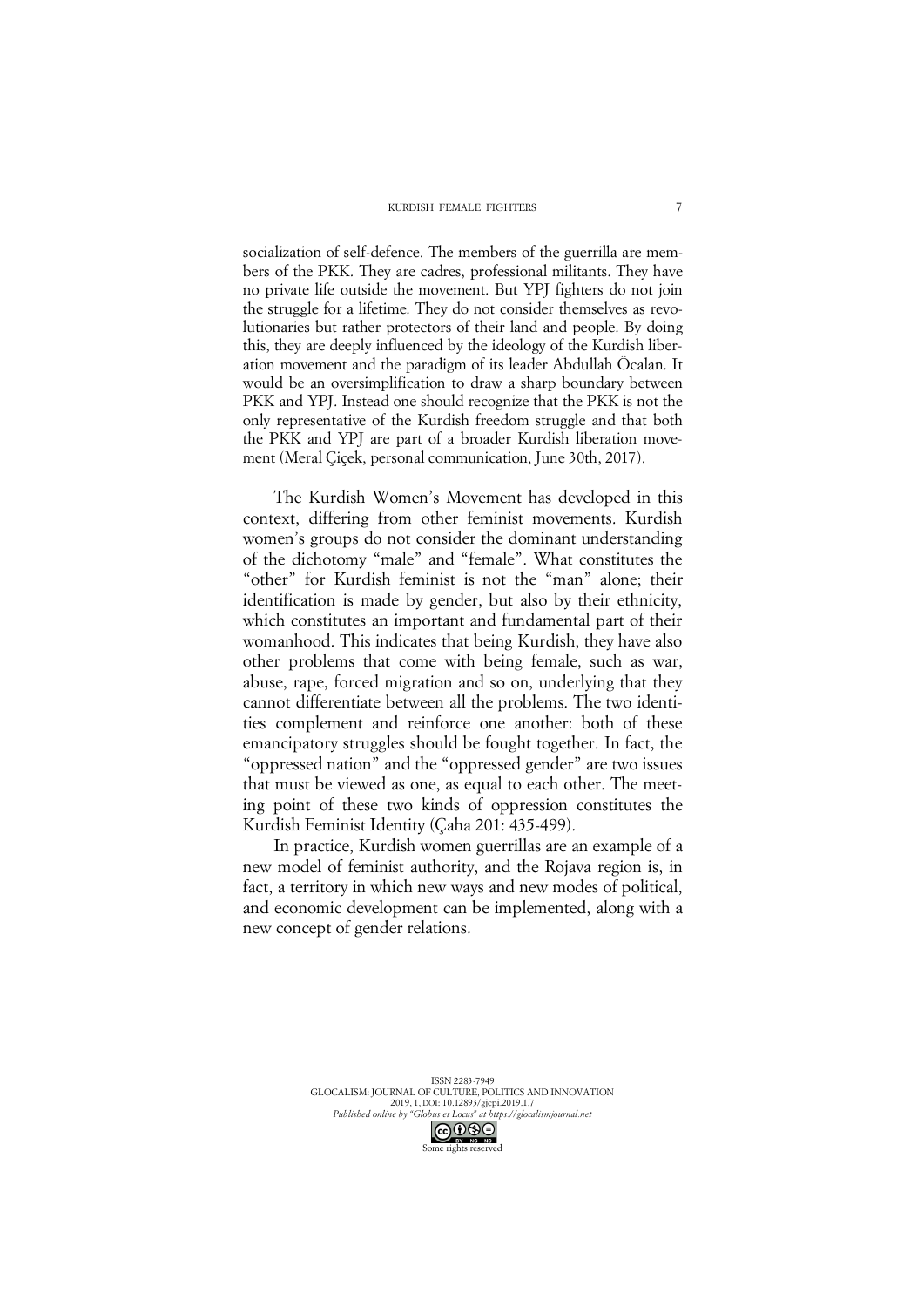## AFFINITIES AND DISCREPANCIES BETWEEN JINEOLOGY AND FEMINISM

The word "Jineology" (Kurdish: Jineolojî) is meant to be a new science built on one main principle: a society can call itself free only with the actual freedom of women and with a real consciousness surrounding them. From an etymological perspective, "*Jin*" in Kurdish means "woman", but the word jineology also comes from the root *jiyan*, meaning "life". Interpreted in a broad acceptation, it means "the science of women", or "women's wisdom" or "women's knowledge". It represents a cross-cutting, prospective science that aims at using alternative paradigms to assess and revise several fields such as economy, history, religion, politics, culture, sociology, philosophy etc., from the "female perspective" (Öcalan 2013: 54-56).

The background from which Jineology has developed is strongly politically defined: it pertains to an anti-state, anticolonial, and anti-capitalist ideology. It aims at the subversion of the cultural and social construction of femininity and masculinity, therefore at the deconstruction of the traditional understanding of gender, of what is "female" and "male". Within this paradigm, the re-definition of the role of women within society is essential in order to undergo a revision of the malecentred perspective in social, historical and political sciences. Also, Jineology refuses the masculinization process that a lot of women had to undertake to reach certain power positions, especially in the military sector. Indeed, this kind of alienation would mean to reject the female nature: the goal of the women's science is, instead, to build and identify real female nature as complementary and equal to the male's one (Duzgun 2015: 22-30). Öcalan states that a deconstruction of the "hegemonic masculinity" is needed to achieve the liberation of both women and men. Thus, the women's science is not only addressed to females, since its theorization and implementation will be useful for the whole society (Duzgun 2016: 285).

The relationship between feminism and the Kurdish Women's Movement in Rojava is complex and delicate, as there are some major differences but also strong commonali-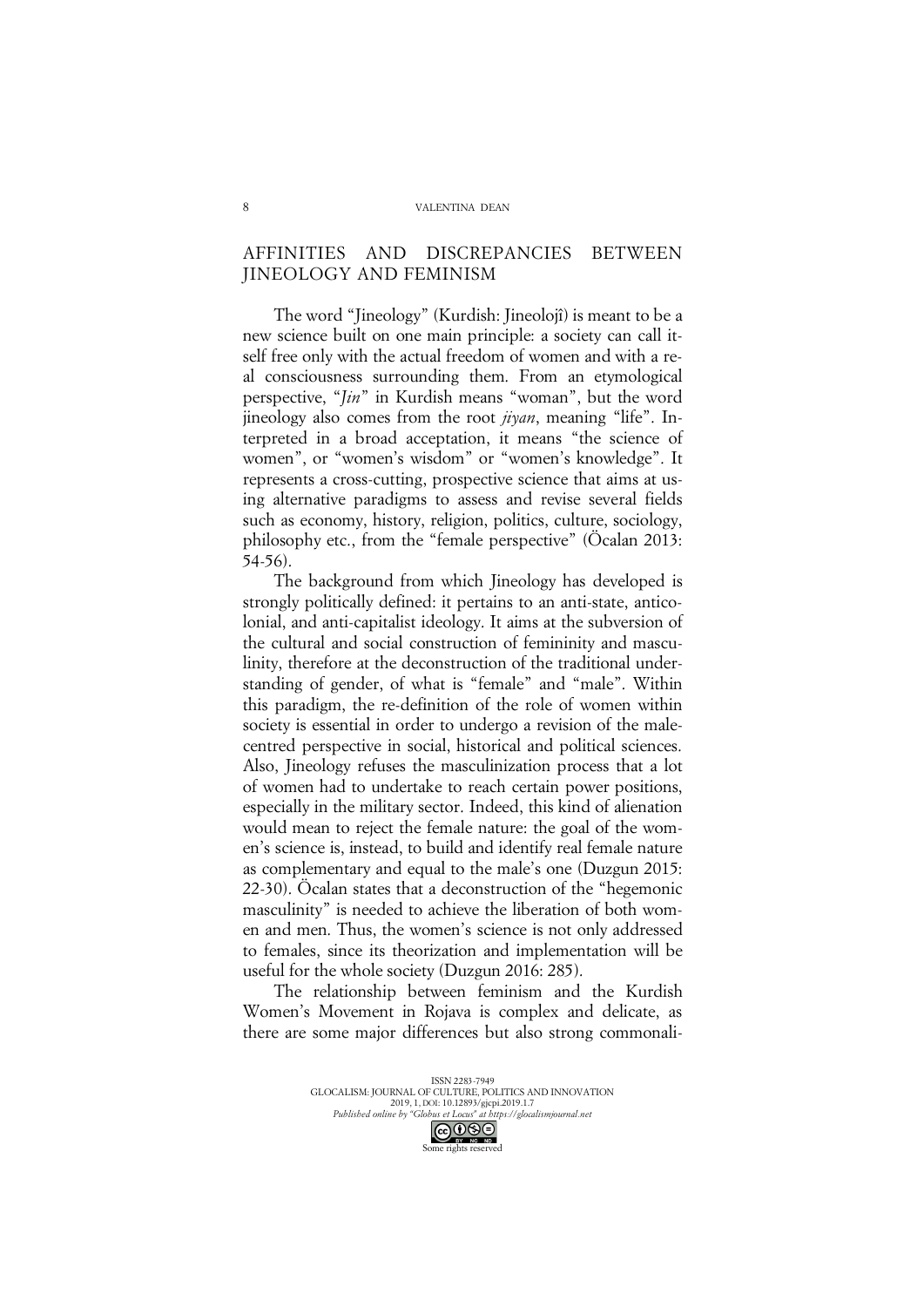ties between these two mind-sets. First, Jineology is not to be conceived as a Kurdish Feminist Theory: still, feminism is acknowledged as a Western school of thought that was decisive in improving gender equality and in enhancing women's movements. However, feminism is an essential part of Jineology and Democratic Confederalism. Nevertheless, the Kurdish Female Movement developed a strong critique towards colonialism, capitalism and the State: this perhaps suggests that anarchist, postcolonial, and socialist feminisms are the closest to the Kurdish Female Movement and Jineology approach (UIKI Onlus 2016: 37).

The ambition of the "women's science" is to investigate and understand the limits of feminist movements: not with the purpose to reject them, but rather to move beyond them, to systematize them, in order to unveil common interests and aims (Dirik 2015, April 20). Jineology's main criticism to Western Feminisms concerns the lack of heterogeneity: within this perspective, Western Feminisms have barely succeeded in overcoming the capitalist and orientalist philosophies, not achieving solid results for a wider social change. The failure in the development of a united theory and in the creation of a shared environment for common struggles "has brought along weakness when it comes to getting results, despite all the great efforts" (Dirik, Levi Strauss, Taussig, Wilson 2016: 67). Thus, the concept of Jineology steps forward as an alternative paradigm to tackle these issues. The aim of Jineology is to highlight the local experiences of women, with their specific characteristics and multiple dimensions. If we analyse waves such as postcolonial feminism, black feminism, Kurdish feminism, Islamic feminism, we can recognize common multiple dimensions between them, but at the same time, we cannot reduce them to only one aspect of their struggle. Also, Jineology wishes to exalt the heterogeneity of the different waves. Nonetheless, the Kurdish Female Movement recognizes that feminism addressed fundamental gender issues, influencing in a positive way the Middle Eastern woman, and women belonging to different cultures. Jineology steps forward as a theory, a program to pursue mechanisms of action in order to implement social freedom and equality.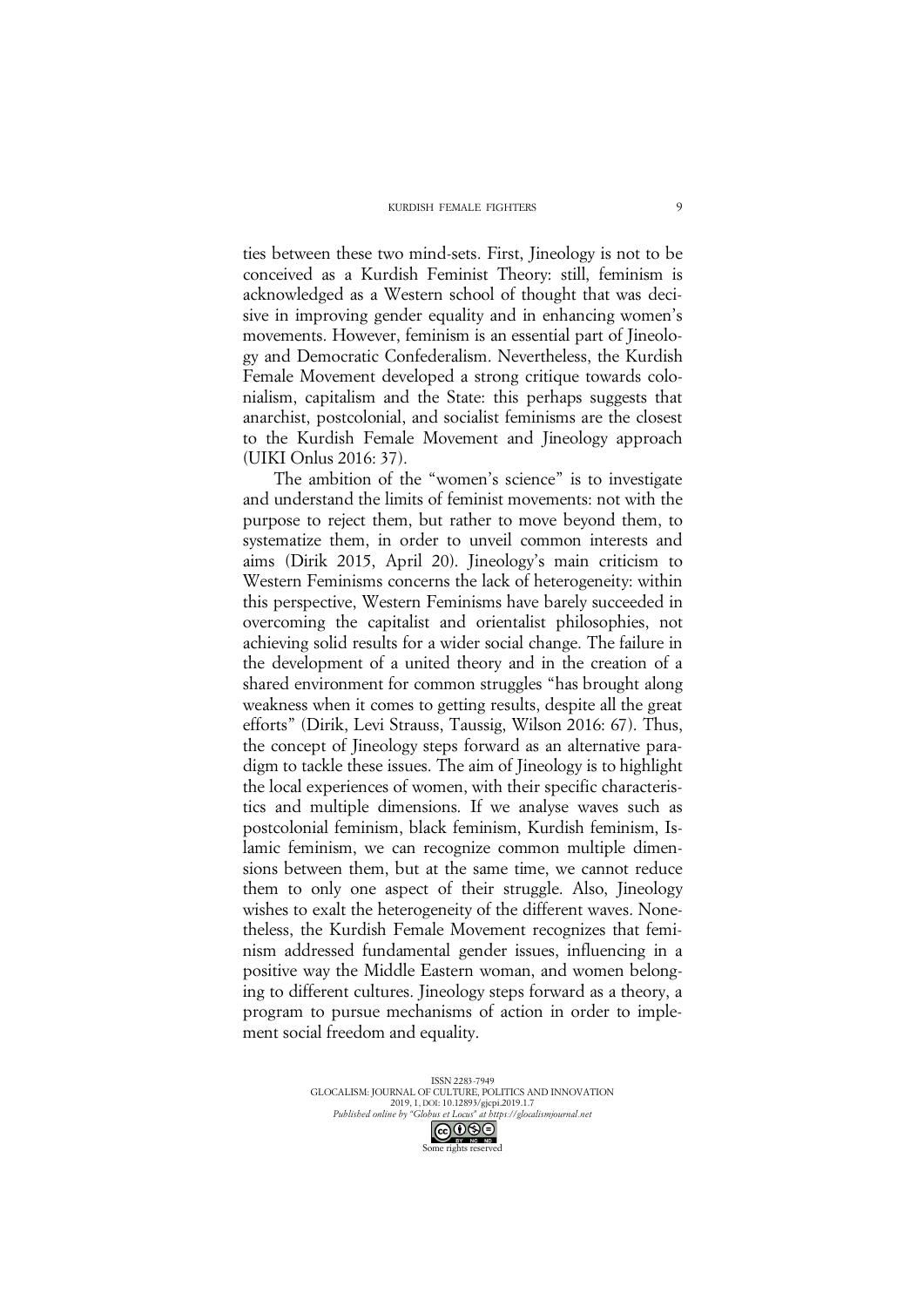In conclusion, Jineology's general intent is to access a new kind of knowledge, from the women's perspective: this leads to a re-interpretation of all the acquired information in history, culture, and religion. It is believed that the deconstruction of "femininity" as a social, pre-constructed identity is possible only with the development of a social process that goes against the stateliest, colonial and patriarchal forces. The reconstruction process – that is to say, building new social structures to fight the repression of women – is now ongoing in Rojava and in other communities in Europe. The Kurdish Female Movement is trying to mobilize in order to reach concrete results, both through theoretical discussions and debates as well as actual lived experiences and practices.

## "YEKÎNEYÊN PARASTINA JIN": WOMEN'S PROTECTION UNITS

The events which led to the necessity of an organized resistance in Rojava are undoubtedly the massacres perpetrated by ISIL in Kobane and Sinjar in 2014. The resistance that developed afterwards has since then created new imaginaries and frames for the women living in the region, due to the central role that they played in it. Since the Kobane defence that took place in September 2014, Kurdish female fighters became a symbol. Indeed, many women in the ranks of the defence forces fought and are still fighting against ISIL and its allies. Embodying a new model of the woman in the Middle East, the international enthusiasm for YPG and YPJ militias has arisen since then. Nevertheless, when the YPJ forces began to be known in the West, they had already been waging an armed resistance against the radical Islamic militias for over a year.

At the beginning of the 2010's, women belonging to the YJA-Star (the PKK women's army) began to train women in Rojava, providing them with skills concerning the military sector and offering their decades of experience in this field (Knapp, Flach, Ayboga 2016: 106-108). This included both practical and theoretical trainings on how to handle weapons,

10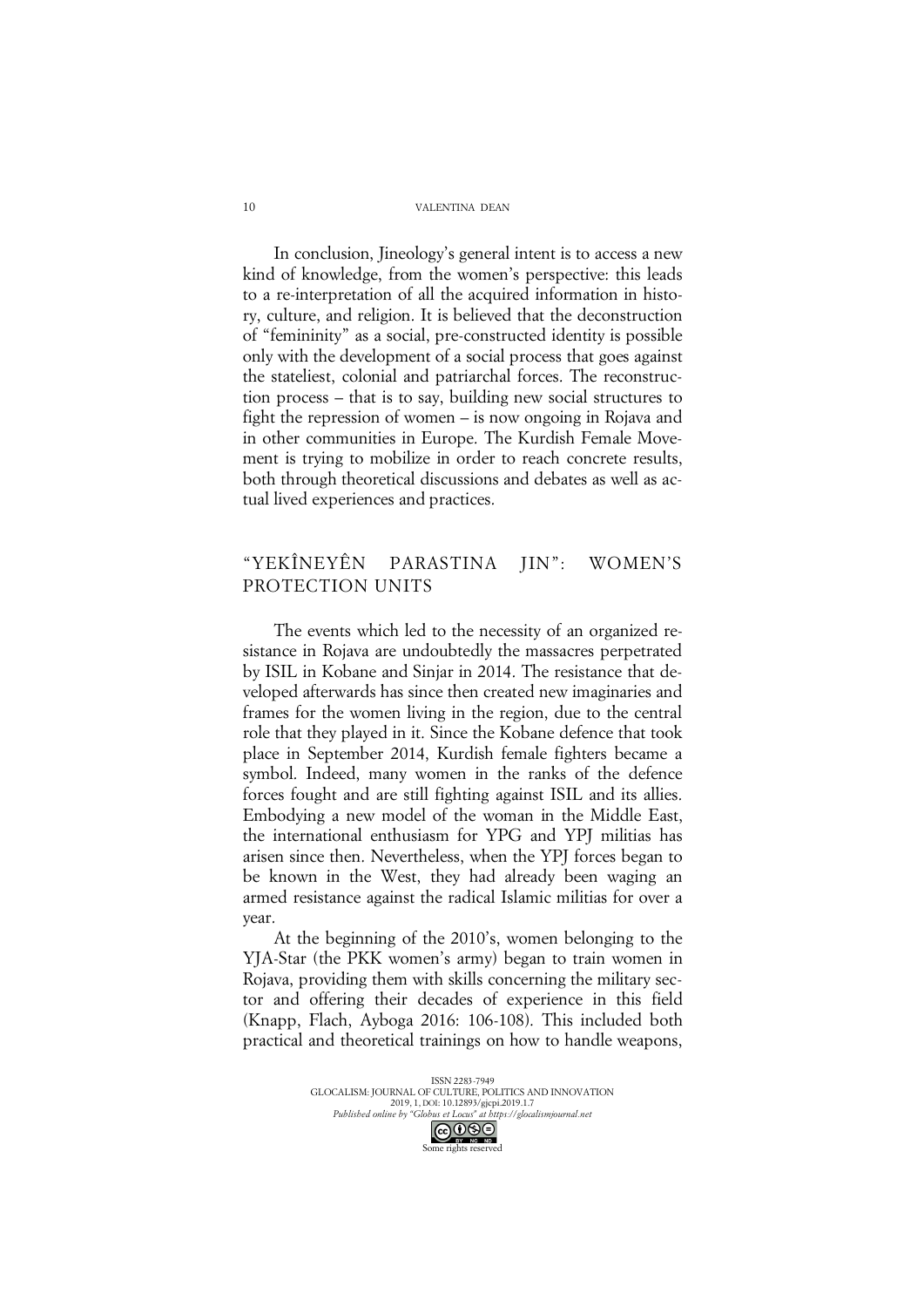along with discussions regarding self-defence. This process led more women to join the training. With the beginning of the revolution in 2012, thousands of women joined the fight. The militarization of women became, in the struggle for national liberation, a necessity to preserve the identity and existence of the Kurdish movement. Since women fighters were considered essential both to the defence of Rojava and to the struggle for women's liberation, autonomous women's units were created in early 2013. The YPJ militia was founded on the 4th of April 2013: all women that were previously in the YPG's mixed units became part of the all-female militia. With the establishment of women's forces, YPJ centres and women's defence academies were built in every district.

One of the basic principles of YPJ is the legitimate selfdefence: all military activity is reactive in nature. Öcalan theorized what he calls the "Theory of the Rose": he states that in nature, living organisms such as roses with thorns develop their systems of self-defence not with the aim to attack, but to protect life, to protect itself from threats (Çiçek 2015, January 13). This principle is enshrined in article 15 of the Social Charter: "The People's Protection Units act in accordance with the recognized inherent right of self-defence"<sup>5</sup>. It is not meant as a way to destroy the enemy: rather, it is meant as a reaction to an external threat. Also, it is a tool to protect the society, the ideology and the ideas that are rooted in Rojava. Within the YPJ and YPG the task of defence has two main goals: from the military perspective, to protect the achievements of the Democratic Autonomy; from the political and ideological perspective, to educate people in the ideas of democratic autonomy and to spread its ideals.

In Rojava, a Women's Military Academy is present in each one of the three Cantons. The first one was founded in the Jazire Canton, after the creation of the YPJ. Those who want to join the militia receive a comprehensive training and education in both theoretical (history, politics, sociology) and practical fields (weaponry). The most commonly used method is the non-formal education process, in which each fighter shares her knowledge, teaching one another and learning in a collaborative manner, with the aim to foster their collective con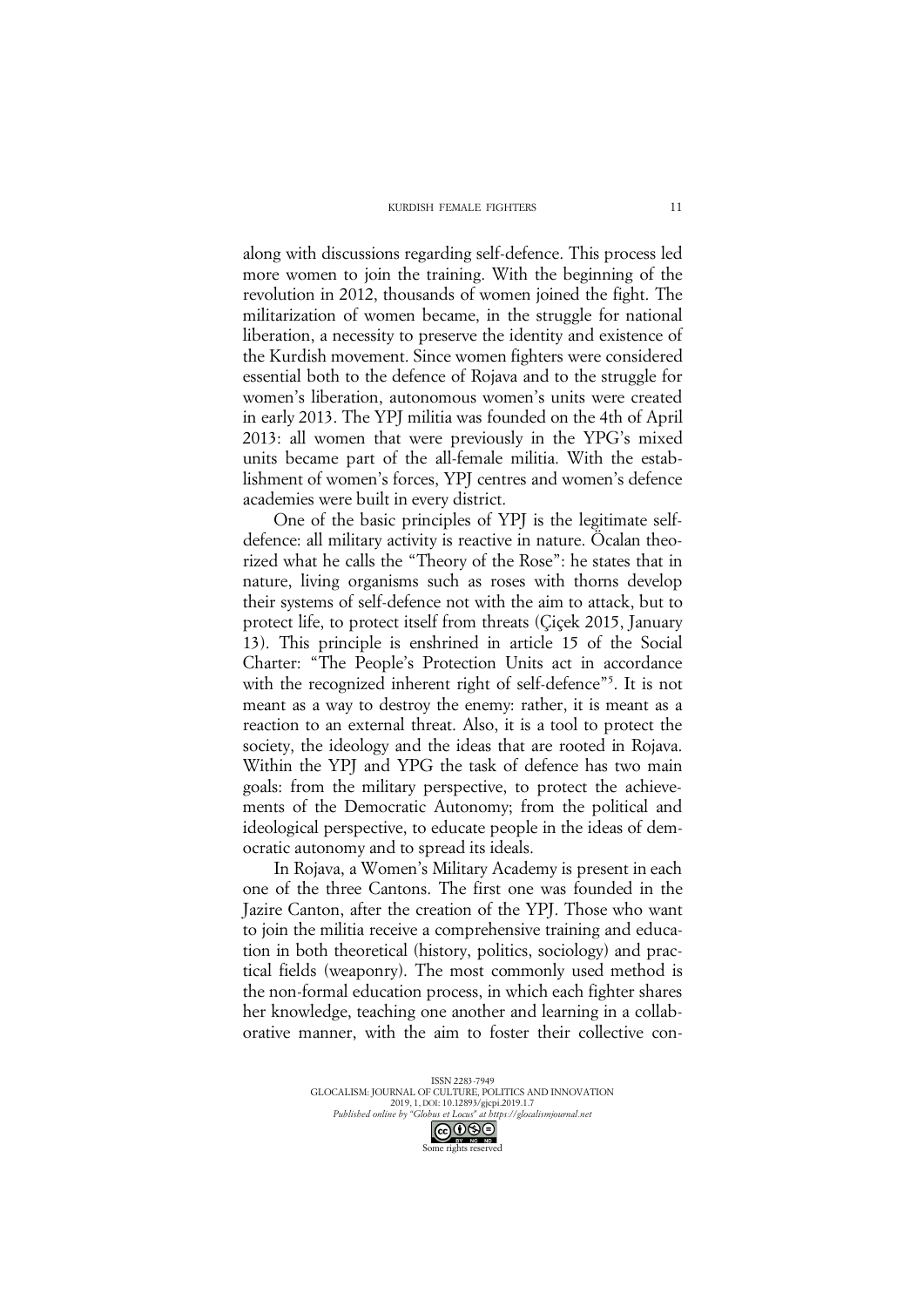sciousness. Furthermore, in each of the larger cities, the YPG and the YPJ have a centre. The purposes of the centres are several: first, they collect the acceptance of those who want to enlist and join the militias; second, they are the connection between YPG/YPJ fighters and their families, acting as interlocutors (Knapp, Flach, Ayboga 2016: 119-120).

There are mandatory eligibility criteria required for joining the fight; only limited acceptance is permitted to: underage volunteers; only child; a person belonging to a family that has suffered the loss of several members in the battlefield; a person with health problems. Generally, mothers are also not allowed to enlist; and they will accept underage girls only when they are victims of domestic violence or want to escape a forced marriage. These last categories however, can only actively participate in the daily life of the militia but cannot fight in the battlefield until they are eighteen.

Concerning this topic, in June 2014 the YPG and YPJ forces signed the Geneva Call's Deed of Commitment to protect civilians from both anti-personnel mines and sexual violence in armed conflict. Geneva Call's delegation also raised the issue of child recruitment:

Despite earlier measures to prohibit the recruitment of children under 18, we admit that the problem persists, we are aware of the international concern about this issue, and we are making every effort to find a permanent solution, in collaboration with all stakeholders, and particularly with Geneva Call. We have decided to record all under-18 combatants in our ranks and to demobilize them (Statement by YPG Deputy General Commander Redur Xelil).

The YPG-YPJ also agreed to no longer admit new recruits under eighteen and to sign the Geneva Call's Deed of Commitment protecting children in armed conflict. However, a delegation of the Geneva Call led by Pascal Bongard visited Rojava and notified that the implementation of the law concerning the recruitment of people underage was still not completely realized.

Given the above, this essay aims to deepen the understanding of YPJ's mission within the broader revolution. Murat Bay, a reporter for Sendika.org, talked with some YPJ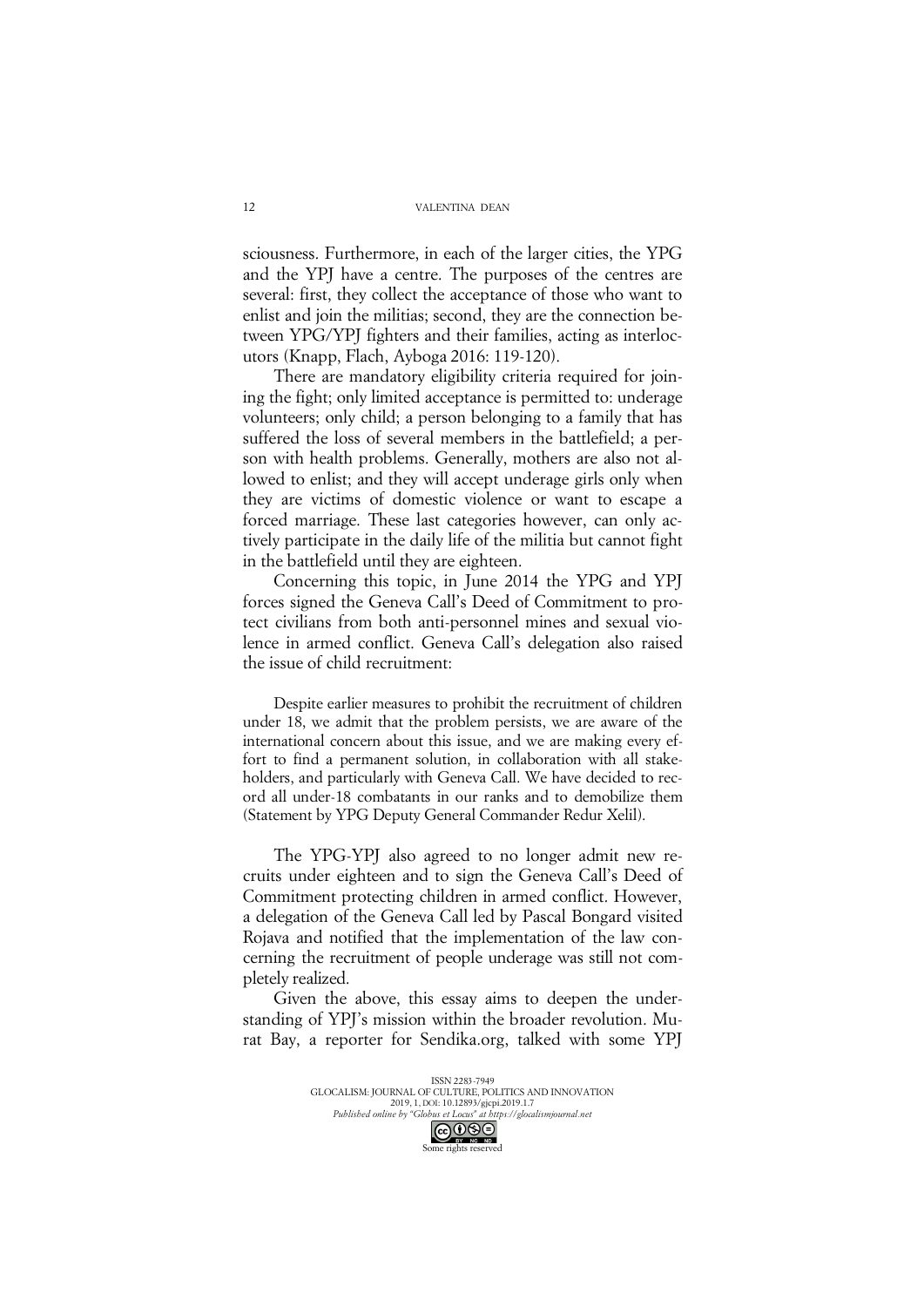fighters about their struggle not only against ISIL but also against patriarchy, feudalism and the capitalist system. Comrade Heval Aryan explained how the war they are fighting is predominantly a war against the dominant system: they believe Daesh is the outcome of the male dominant system. If women cannot be free, the society and men cannot be free either. Therefore, the main task of the YPJ is not only to fight physically, but rather to recreate society, overcoming the feudal understanding of gender relations in the area. YPJ combatants represent the antithesis of the commonly perceived model of women in Middle East, as they are pivotal actors in the construction of a new way of being woman: "We re-conceptualize freedom from being an abstract notion and we materialize it. Freedom has no limits. When we reach our target, we want even more. In other words, change is always present in this process" (Bay 2016: 61).

Militarizing themselves, women joined the process of destruction of the dominant logic that permeates the area, shattering the societal habits that had been constructed following that logic and transcending the traditional understanding of femininity and masculinity. Thus, their struggle aims at the liberation of women as an active method. This does not mean that in Rojava a feminist, totally equal society has been established, but that the women's liberation agenda in the region is truly revolutionary. In the city centre of Qamislo, a banner declares: "we will defeat the attacks of ISIS by guaranteeing the freedom of women in the Middle East" (Dirik, Levi Strauss, Taussig, Wilson 2016: 66).

## LIMITS AND POTENTIALITIES OF THE YPJ'S ACTION IN ROJAVA

Midia Mahmud, an independent researcher and legal activist, states that "these organizations [the organizations administering and defending Rojava] have failed to create any women's movements. […] To keep up with any kind of work needs steady funding, a thing no organization gets unless it's affiliated with a political bloc". Mahmud considers the politi-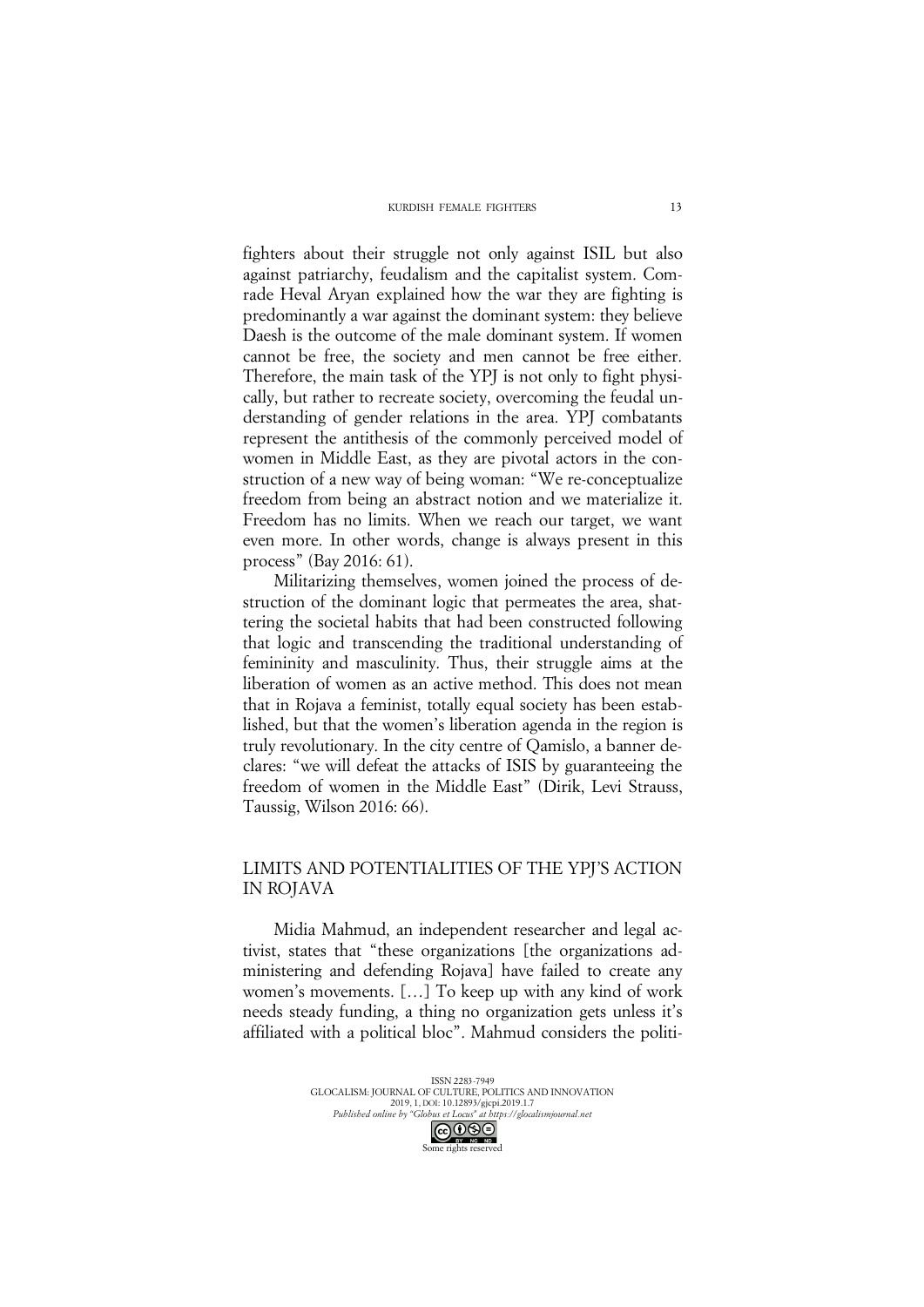cization of civil society and women's organizations as the main weakness of this process: "No women's organization should be affiliated with a political party. One must not use women's conditions in society for political or ideological [ends]". Also, she addresses the question concerning human rights: "those who violate human rights can't respect women's rights. Those who don't believe in diversity can't take into account any organization that doesn't ideologically follow suit" (Sheikh 2017, April 22) referring to the Democratic Union Party's (PYD) violations in Kurdish areas<sup>6</sup>.

Although the YPJ militia is autonomous and claims to be untied to political parties and organizations, the fact of the matter is that the Kurdish Women's Movement is actually affiliated to a party. The ideology driving the YPJ female fighters and the female movement is unquestionably tied to the PKK policy. More precisely, both the Kurdish Female Movement and the militias refer to the ideological leader of the PKK, Abdullah Öcalan. The interconnection which stands between the Rojava experiment, its policy, its administration, and the organization of its society – including the role that women play in it – is inevitably ingrained and related to a political party, namely both the PKK and the PYD. Furthermore, from a theoretical point of view, the system of Democratic Autonomy is based on collective consensus, it is flexible, open to different political factions, multi-cultural and antimonopolistic. Contemporarily, the whole ideology was formulated and developed by one man, which members of the Kurdish Liberation Movement consider their ideological – and almost spiritual – leader: Abdullah Öcalan. This could represent both a limit in the success of the project and, prospectively, a contradiction within its inner structure.

Focusing on the concept of Jineology is certainly an ambitious and envisioning project, necessary to tackle gender issues. Identifying this "cognitive revolution" as the women science, giving it a name, is an important step forward in the acquisition of gender equality. Jineology is a revolutionary concept and from the sources accessed for this paper, it is actually being implemented in the Rojava Region: introducing a change in an area where women have been historically op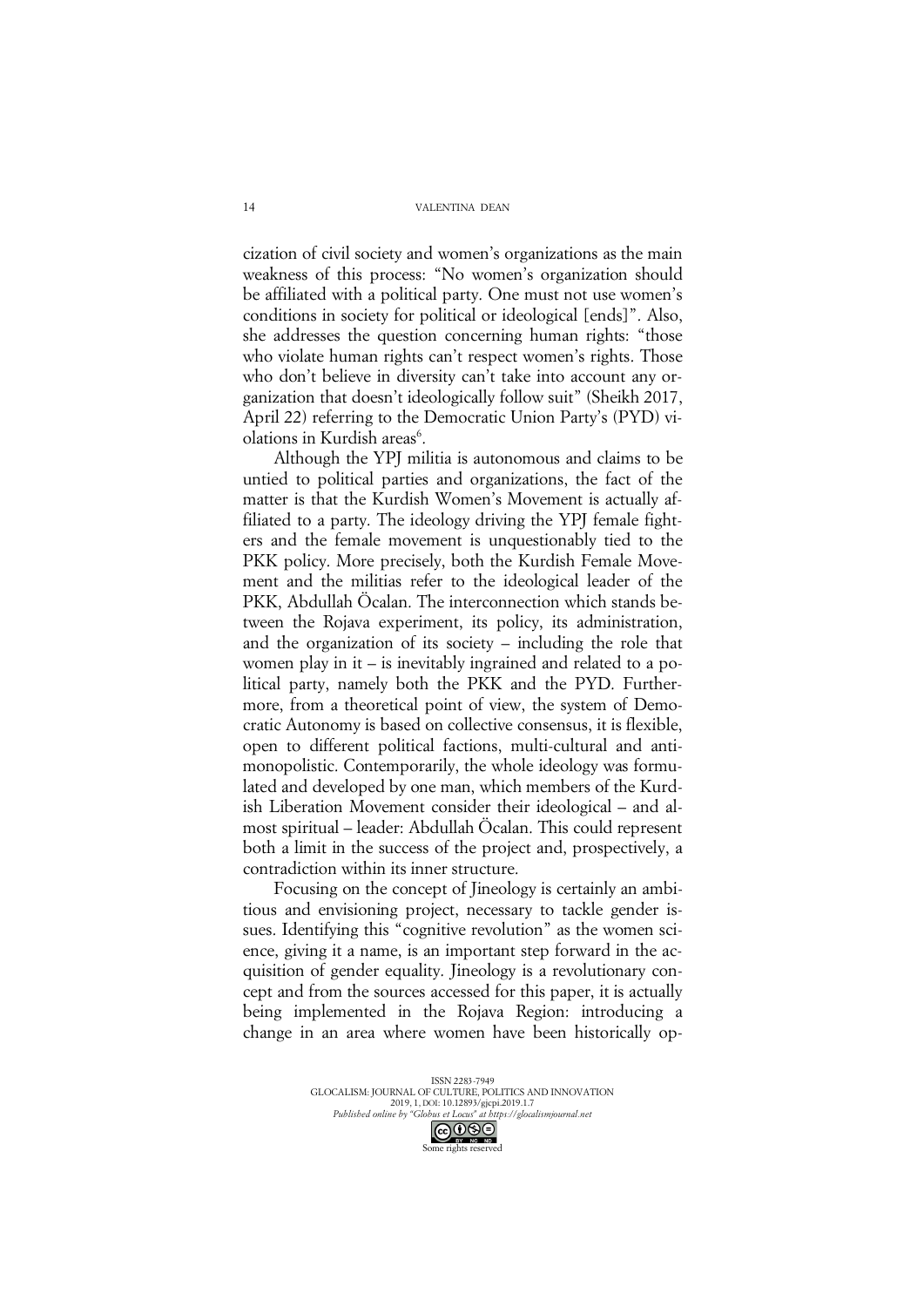pressed and discriminated. The internal organizational structure, the implementation of quotas, the principle of copresidency, the women's houses and committees are positive signals of an actual implementation and practice of Jineology. Sure enough, it is providing women with autonomous structures and organizations where they can develop and strengthen this science themselves. Furthermore, several laws affirming their rights have been approved. Female emancipation in a conservative society such as the one in Northern Syria has substantial consequences on socioeconomic dynamics. Nevertheless, the main question is if Jineology will succeed in its purposes within a temporal continuity, being self-reliant and self-sufficient to sustain and support the pursued principles in a long-lasting period and in a wider territory.

PYD and YPG took advantage, in the last six years, of the political and military changes in the region to reinforce and stabilize their power, but the persistence of Rojava (and thus, of the entire system that followed) throughout a long-lasting period is questioned by several factors: firstly, the controversial legitimacy of the PYD; secondly, its contentious relationship with the PKK and, ultimately, the tense relations with Turkey, Iraqi Kurds and the Assad Regime. In addition, the PYD has established political and military relations with both the US and Russia, but at the same time, those international alliances could prove to be ephemeral once the political and national-security interests of the US are guaranteed. Indeed, the US have supported the Kurdish campaign equipping the YPG and YPJ against ISIL but did not – until now – show any political effort to help the PYD access to peace talks (Federici 2017: 99-108).

Although these potential internal and external potential limits are present, it is necessary to highlight the fundamental role that the YPJ fighters play in the liberation fight: their will to take up arms influences the debates concerning militarism, nationalism, and feminism. The Kurdish Liberation Movement claims to be different from other movements for two reasons. On the one hand, it pursues the temporal continuity, meaning that the women of Rojava will not be relegated to the previous private and domestic sphere once the war will be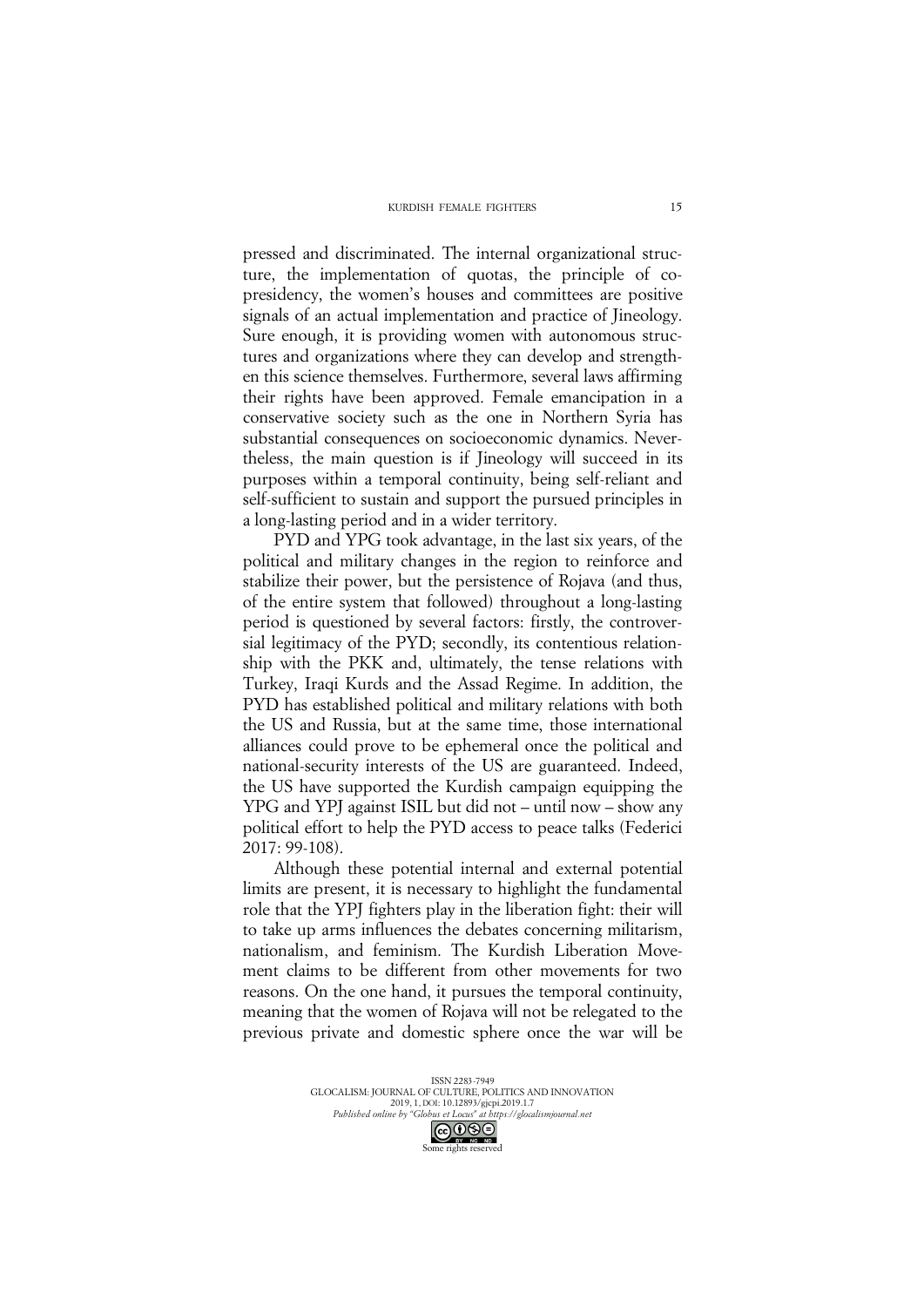over; on the other hand, it argues that women participating in the revolution are not combating a male war, they are instead fighting their own war untied from the common-perceived masculinization of the military field. Women pursue this objective by building autonomous ranks and building in a practical way, the principle of gender equality, with the means described above. They use violence as an instrument of legitimate self-defense, useful to seek their goal within a determined context and time, as an inevitable reaction to a threat; indeed, the fight itself is only part of the wider process to reach their territorial, political, and social freedom. The above analysis concerning Kurdish female fighters will be useful to address the representation that emerged through the analysis of Western fascination with the Rojava revolution.

### WESTERN MEDIA REPRESENTATION OF YPJ FIGHTERS

The analysis of the Western depiction of Kurdish female fighters took into consideration newspapers published in Italy, the United Kingdom and the US: this method was pursued because of language limits; therefore, in this essay, the "Western depiction" is referred specifically to the three nations mentioned above. For these reasons, it is necessary to underline that this research has been carried out within the limits and the applicable measures suitable to conduct a specific but not comprehensive analysis of the Western fascination with Kurdish female fighters. That being stated, 85 articles have been analyzed: *a)* thirty articles from eight Italian newspapers: *Il Corriere della Sera*; *La Repubblica*; *Quotidiano.net*; *La Stampa*; *Il Messaggero*; *Il Giornale*; *Il Fatto Quotidiano*; *Il Mattino*; *b)* twenty-two articles from ten American newspapers: *The New*  York Post; Marie Claire<sup>7</sup>; Daily News; The Washington Post; *USA Today*; *New York Times*; *CNN*; *The Huffington Post*; The *Mercury News*; *Houston Chronicle*; *c)* thirty-three articles from six British newspapers: *BBC News*; *The Telegraph*; *The Independent*; *The Guardian*; *Daily Mail*; *International Business Times*.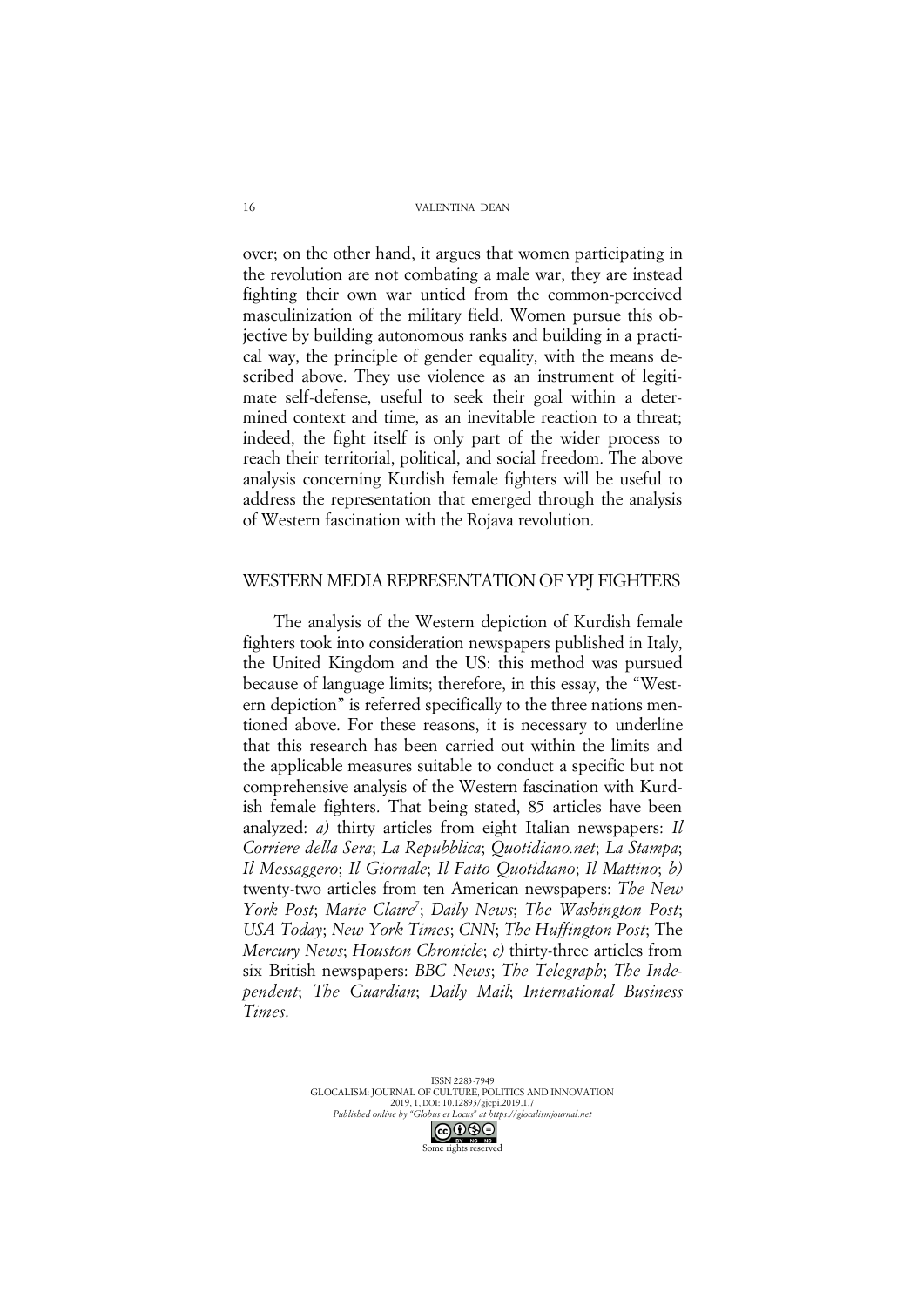Preference was accorded to articles and news items published from July 2014 to June 2017. This particular time frame was chosen based on the spreading of YPJ narratives in Western countries. In fact, most of the newspapers considered began publishing news concerning Kurdish female fighters in October 2014: the media attention raised after the Sinjar occupation by ISIL and, above all, after the liberation of Kobane by the YPG and YPJ militias in January 2015.

The analysis of news items has been carried out through Analysis of Textual Data, more precisely with the software Iramuteq. It is a software for data and textual manning: it can perform different types of text analysis and visualization on large text corpora. For reasons relating to language, the texts in Italian and English were analysed separately. The analysis of the graphics elaborated through Iramuteq evaluated the articles in English, then the texts in Italian. Furthermore, the similarities and discrepancies resulting from the comparison between the two groups will be evaluated. This will lead to an overall interpretation of the Western depiction of Kurdish female fighters and the related misrepresentation and prospective gender stereotypes deriving from it.

### *English-speaking media*

In the corpus of texts each news item is the sub-text correlated with each newspaper. The first graph displays the similarity analysis. The word similarity analysis (Flament 1962; Flament 1981; Marchand, Ratinaud 2012) interprets the relationships between words and identifies the co-occurrences (pair of terms) within the fragments of texts. Pavone and Russo (2017) explain the mode of operation of the software as follows:

Through the Iramuteq software, it is possible to perform this analysis based on an algorithm that measures how many times words are two-by-two "next" in the fragments of texts. As a result, a cooccurrence matrix is obtained, whose generic term contains the number of co- occurrences between each pair of words. A graph analysis of this matrix produces some synthesis of the relationships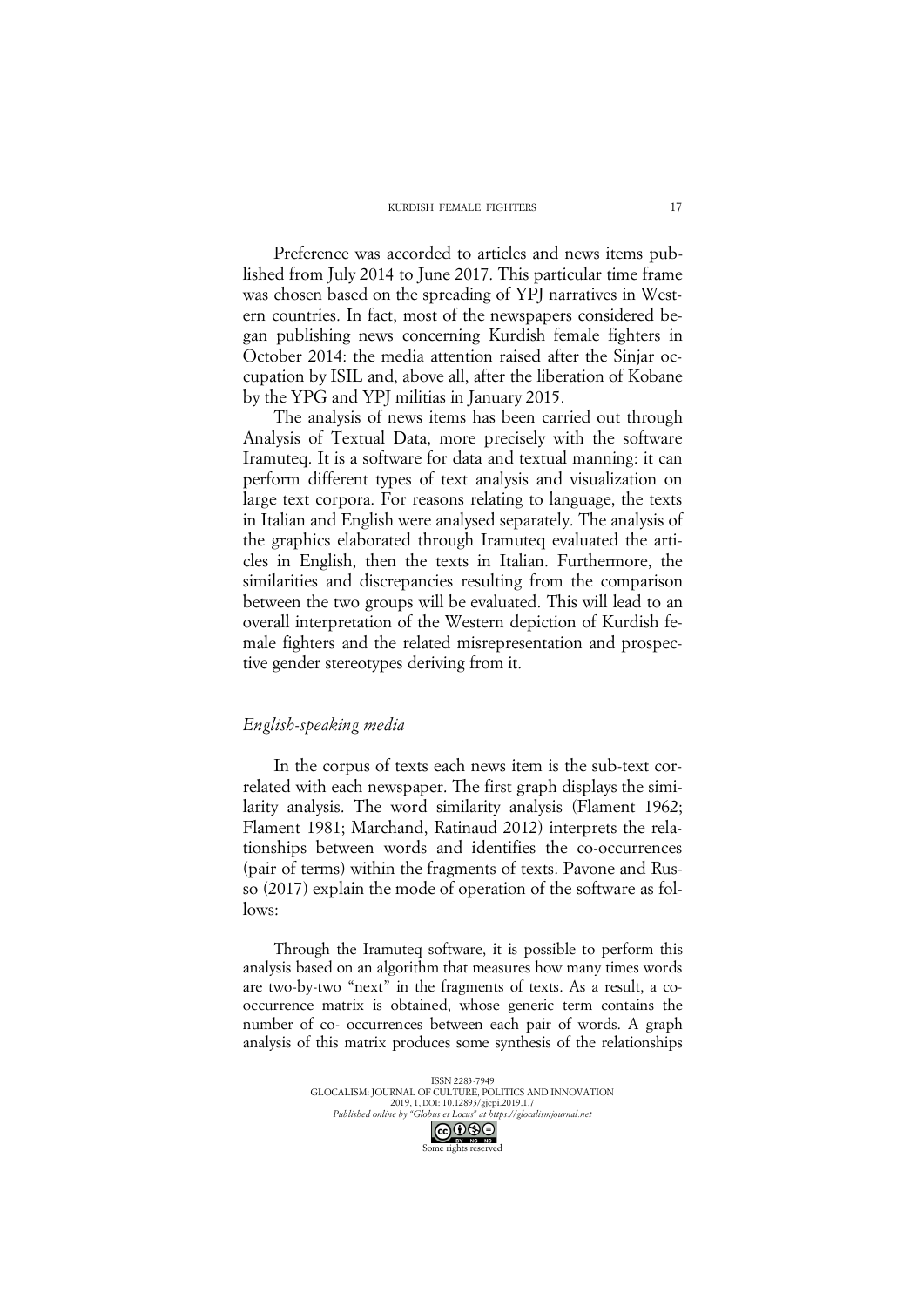between the lexical units considered. […] To each semantic subnetwork is associated a colour. The vertices' size is proportional to the word's frequency and the edges' width indicate the word's cooccurrence strength (Pavone, Russo 2017: 11).

The most used words in English-speaking newspapers are "woman" and "Kurdish". Terms which are interconnected with "woman" branch off towards others, displaying the relationship with other topics and subjects; therefore, it creates a network of words which is a graphical representation of the content published by the newspapers.

The analysis in fig. 2 is called "Analysis of Correspondence". The diagram illustrates how the lexical content of the corpus is distributed in different clusters – represented with different colours, displaying how they are interrelated between one another. In the upper frames, clusters are strictly linked with one another: they represent a heterogeneous group of lexical contexts. Nonetheless, the lexical group in pink deals with the private and family sphere of the woman ("mother", "daughter" etc.) and is independent and separated from other clusters. This means that the topic concerning that specific cluster is homogeneous, it is a specific subject mostly unrelated to the others. It is interesting to notice the specular position of cluster 6 (in pink) and 7 (dark blue). The former refers, again, to the private sphere of the female fighter, depicted as mother, sister, and daughter; the latter refers to the political role of women in Rojava, democracy and gender equality. They are represented in opposite and specular frames in the graphic: this illustrates how the different contexts are completely disparate and unrelated between one another.

## *English-speaking media*

The Analysis of Textual Data is based on method developed by Reinert (1983, 1990, 1995).

Reinert's method […] takes the need to combine quantity and quality into account by using valid and effective tools to follow pathways that refer to the modern lexical-textual approach […]. The main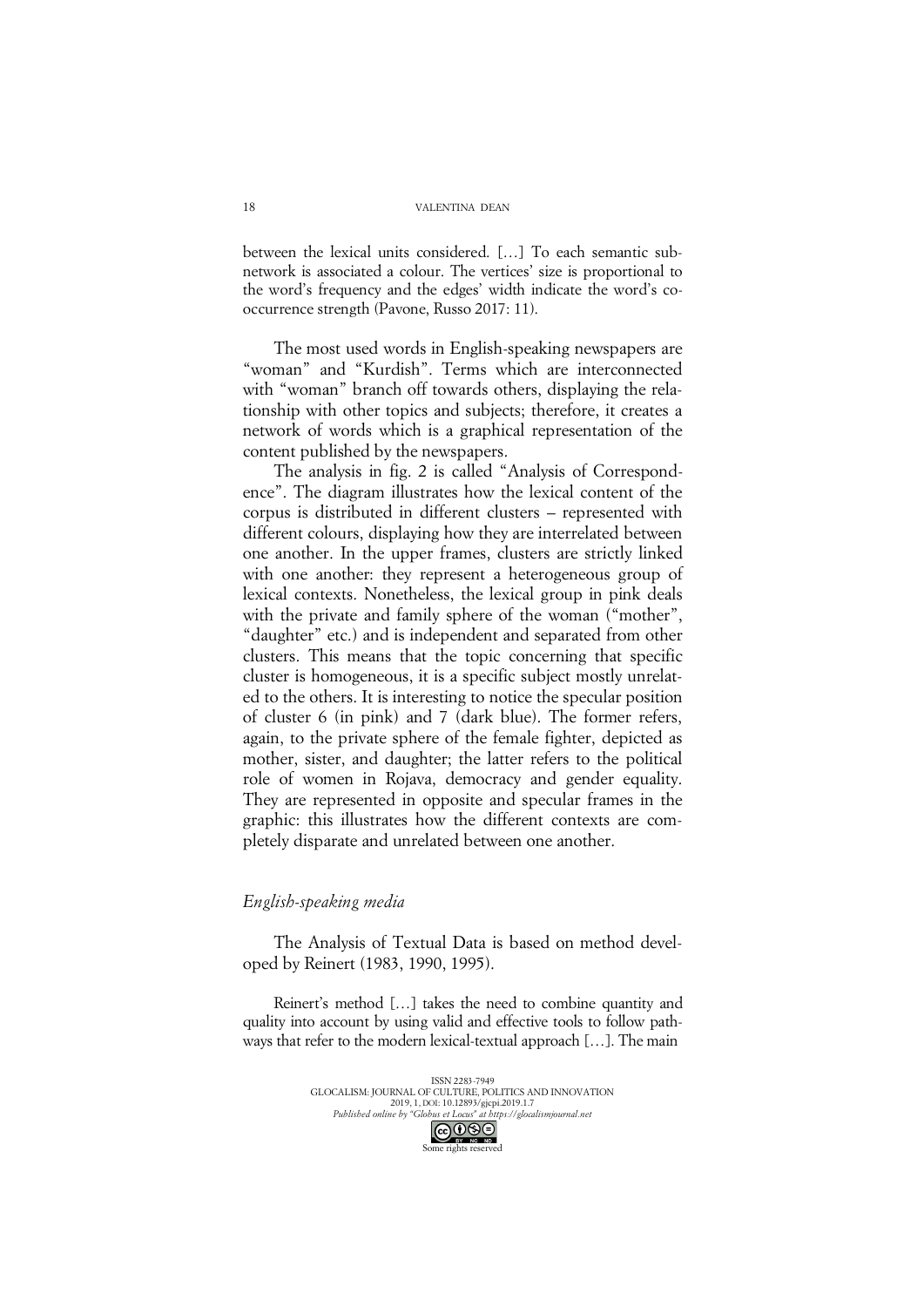KURDISH FEMALE FIGHTERS



Fig. 1. *Similarity Analysis. It interprets the corpus of text (in English), evaluating the words that are present in the texts and giving an overall depiction of the subject.*

goal of Reinert's method is to analyze the organization within a corpus by considering co-occurrences of words as they appear in portions of text, and thereby identify lexical worlds, or semantic classes (Ratinaud, Marchand 2012, 2015; Smyrnaios, Ratinaud 2017). A A semantic class (Reinert 1993) is characterized by a specific vocabulary of words associated with one another that form a concrete and observable manifestation of "topoi", or conventional themes, and can thus serve as a latent variable (Reinert 1998, pp. 292-293) (Sbalchiero 2018: 202).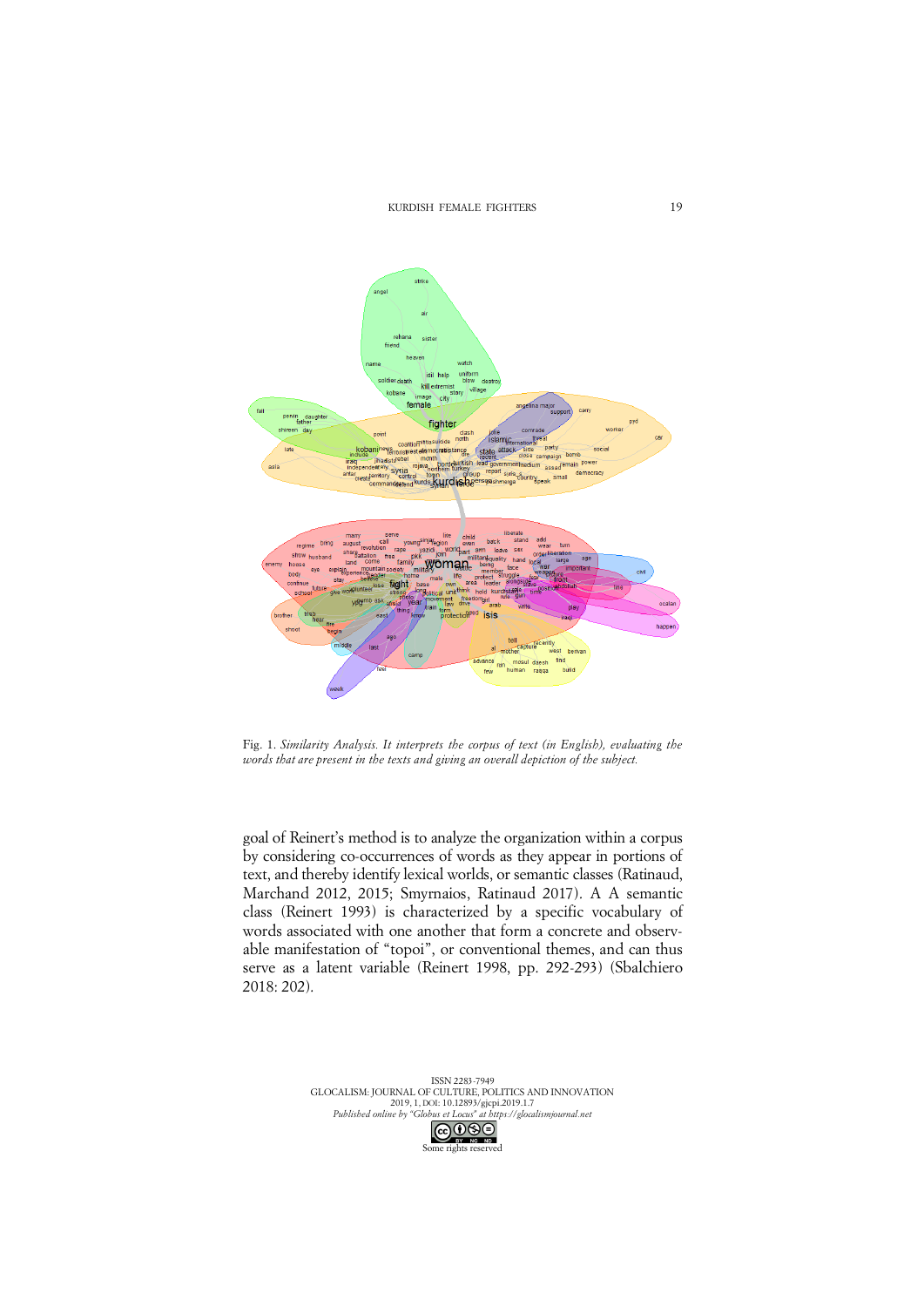VALENTINA DEAN



Fig. 2. *Analysis of Correspondence. The diagram illustrates how the lexical content of the corpus of text is distributed and related between different clusters.*

The Analysis of Correspondence (CA) not only displays the occurrences and co-occurrences of words in the articles, but also comprehends their relationship in the whole context. The graph resulting from the analysis of Italian-speaking media (fig. 3) shows how the topic of YPJ was addressed referring mostly to single figures which perished in the battlefield. First, the cluster in pink refers to Ayse Deniz Karacagil, a female combatant whose nickname was "Red Scarf" – "cappuccino rosso"; she was imprisoned after she took part in the Gezi Park demonstration in Istanbul in 2013, accused of militancy in a terrorist group (the PKK), and then sentenced to one

> ISSN 2283-7949 GLOCALISM: JOURNAL OF CULTURE, POLITICS AND INNOVATION 2011.011.1.70021.0112.02.1.2021.0112.1.7<br>2019, 1, DOI: 10.12893/gjcpi.2019.1.7<br>Published online by "Globus et Locus" at https://gloca <sup>*Published online by "Globus et Locus" at https://glocalismjournal.net*</sup> Some rights reserved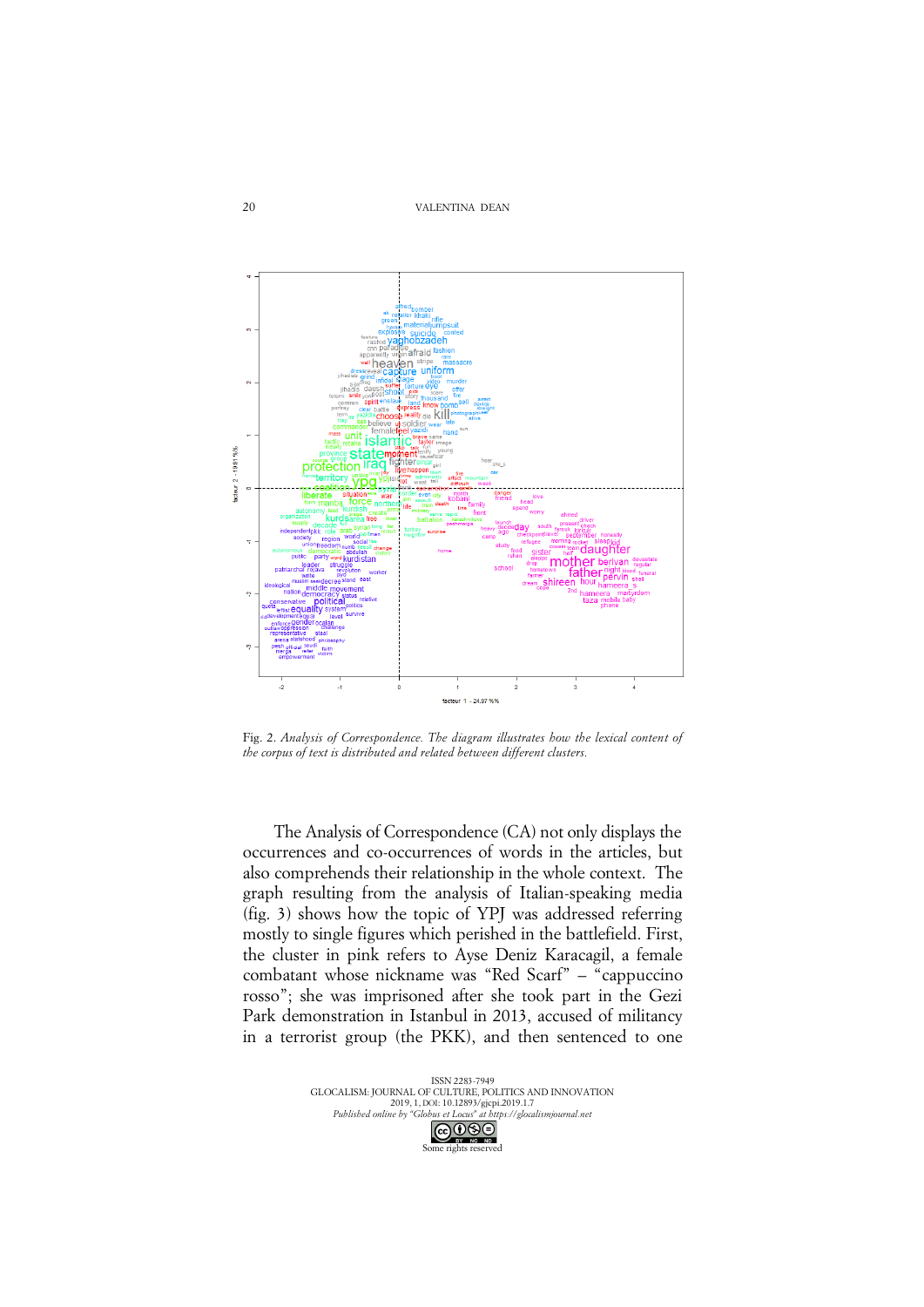hundred and three years in prison. When on probation, she escaped from Turkey and joined the YPJ militia. Her story represents a cluster homogeneous in and of itself. Secondly, the cluster in yellow refers to another YPJ combatant: Rehana, or "The Angel of Kobane". The news of her death in the battlefield (presumably beheaded by a jihadist) was notified by many Italian newspapers. On the other hand, it is notable how the other clusters are heterogeneous.

Conclusively, English-speaking newspapers outlined a more comprehensive depiction of the overall context to which YPJ combatants belong. The UK and US representations are more heterogeneous than the Italian one, as it takes into account the structure and the organization of the militias of the YPG and YPJ; furthermore, it reports in a significant manner the theme of gender equality. However, this specific subject is not preponderant in Italian newspapers. The issue concerning gender roles in Rojava is barely mentioned, as equality is not acknowledged as frequently as in English-speaking media. However, Italian newspapers focus on single figures, depictions of specific female fighters as Rehana and Ayse.

That being stated, in both English-speaking and Italian media there is dearth of references to the ideological and political context of Rojava, which is the fundamental root-cause of the development of the YPJ's fight. Even if in Englishspeaking media a clear depiction of the democratic acceptation of the political organization in Rojava is present, "Democratic Confederalism" as a form of government is mentioned only once, by the Washington Post, in the article *What are the Kurdish Women units fighting for in Syria* by A. A. Holmes (2015, December 23).

The overall depiction is thus not entirely comprehensive and exhaustive: the socio-political analysis and above all, the ideological one, is often not addressed in a proper manner. Indeed, the Kurdish women's resistance against ISIS is depicted for the most part as a military fight, not taking into account the women's political and ideological motivations, their ideals and broader goals.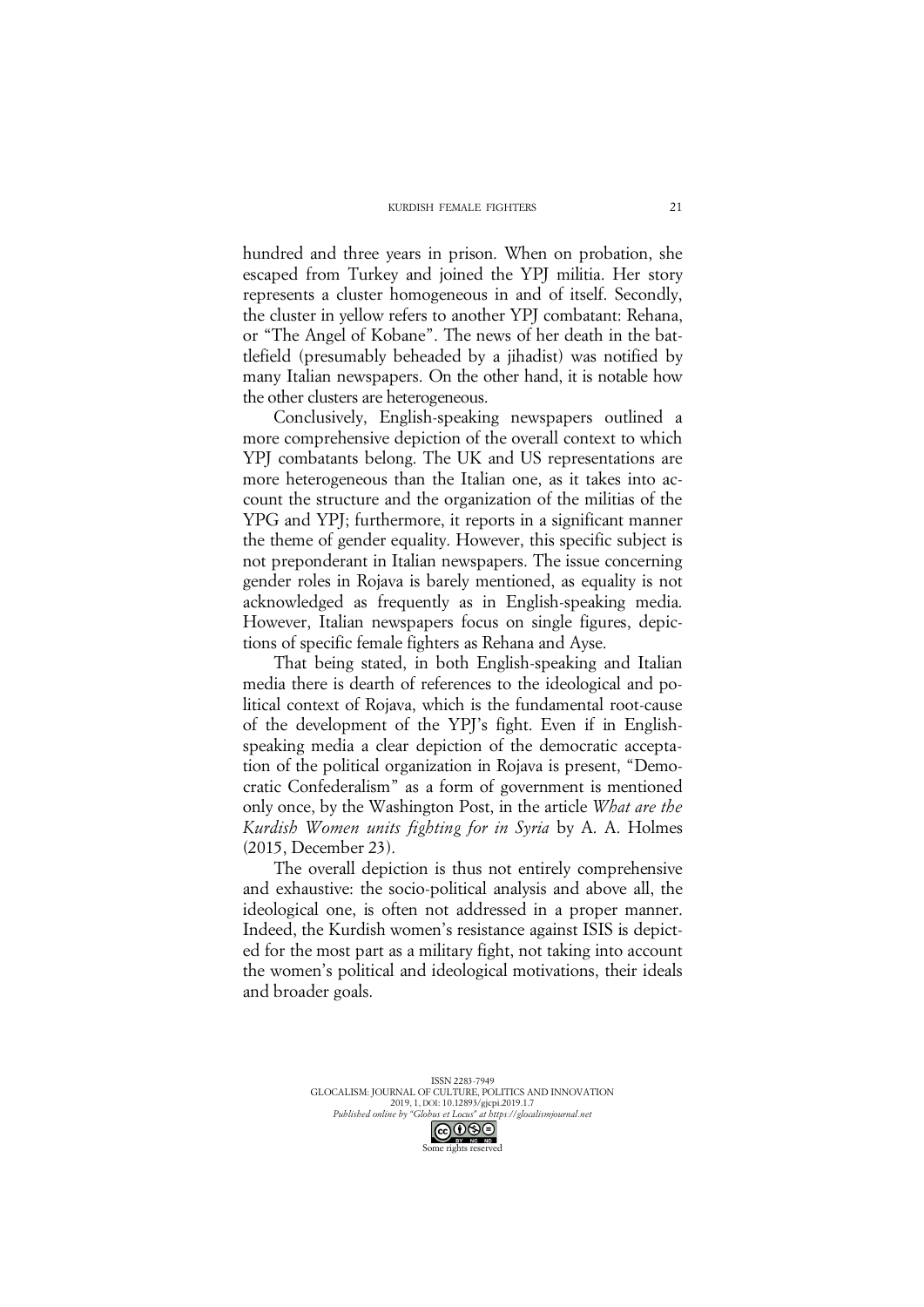VALENTINA DEAN



Fig. 3. *Analysis of Correspondence.*

*An inner perspective: the opinions of Dilar Dirik and Meral Çiçek* 

Dilar Dirik, one of the main spokespersons of the Kurdish Female Movement and PhD researcher at the University of Cambridge, asserts that:

Today, when we look at how the mainstream treats the Kurdish women's resistance against ISIL, we can see very simplistic and problematic approaches that focus on the war in terms of a physical military fight only, […] Not many investigate the ideals that drive their struggle, barely anyone questions the fact that the ideology with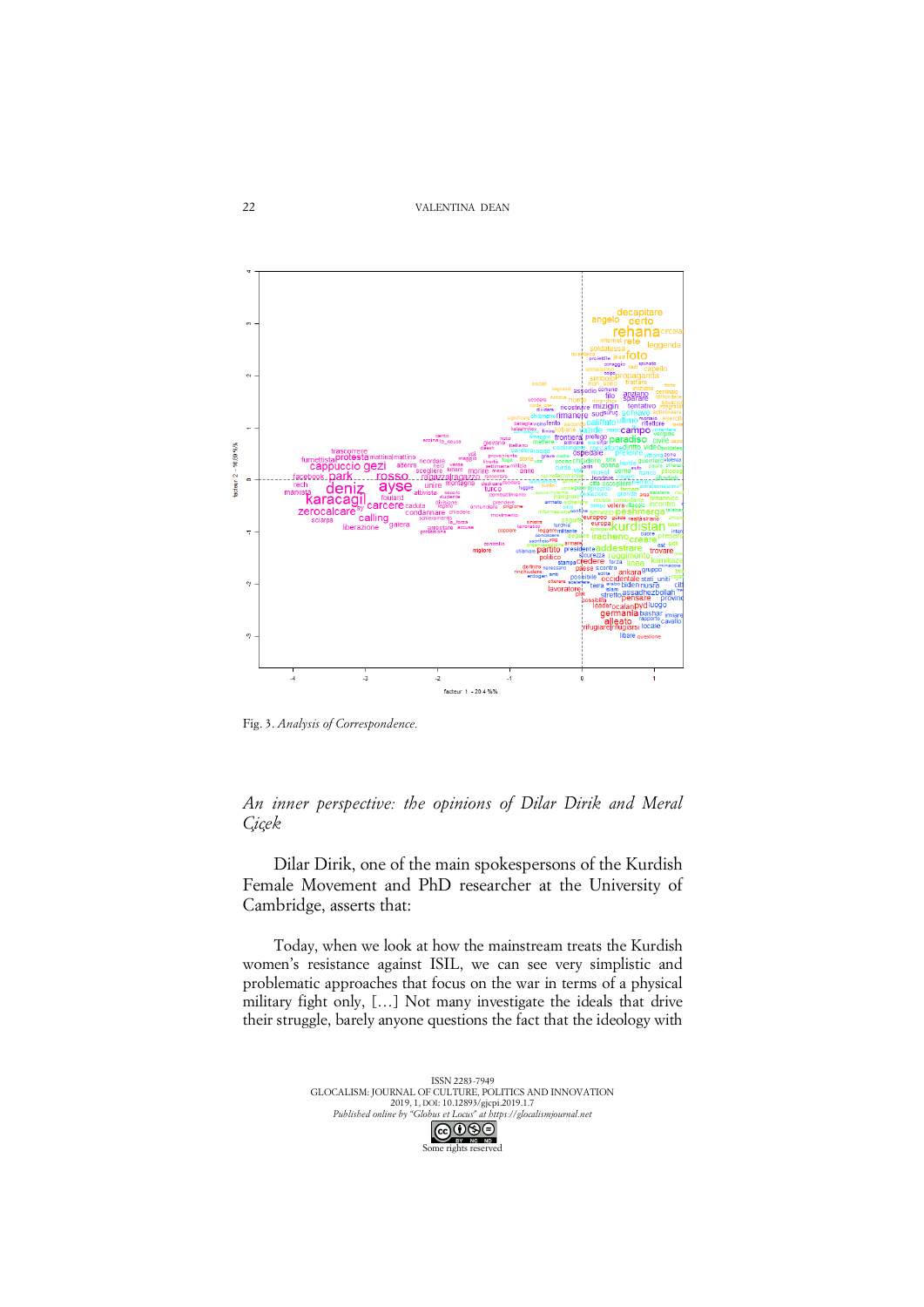which the women are fighting against ISIL is in fact on the terrorist list of many Western countries (Dirik 2015, April 20).

Dirik points out the fact that the ideology to which female fighters belong is connected to Öcalan, the ideological leader of the PKK, which is considered a terrorist group by Turkey, the European Union, and the US. When reporting about the YPG and the YPJ, we noticed how in Western newspapers little attention is given to the link between the militias, the government of Rojava and Öcalan – and therefore the PKK.

Furthermore, the general misrepresentation could be also a consequence of the broader Western portrayal of Middle Eastern women, often ingrained with judgments which lead to gender stereotypes of females in that specific geographical context. Conversely, in the narrative taken into consideration in this essay, many journals describe female fighters giving the audience a depiction which challenges the common understanding of Middle Eastern women. Women fighters represent a kind of novel reality, a surprising and unexpected subject for the audience. This narrative in some cases led to an oversimplification in the description of the issue, not considering the reasons and wishes of the overall Kurdish women's movement. Indeed, apart from the practical and physical fight against ISIL, women in Rojava are leading a political, social and ideological revolution which has extensive implications, going beyond the mere military struggle.

Consequently, Dirik asserts that the Western press depicted distorted and simplistic representations of Kurdish female fighters, therefore depriving public opinion of a full understanding of the women's ideologies and principles. These depictions often divert the attention from the actual sacrifices, losses, and ambitions of Kurdish female fighters by focusing only on the mere military fight (Hoffman 2015, July 8). As Alvina Hoffman stated, "by defending and liberating their people, these women are defending and liberating themselves" (Hoffman 2016). In presenting a simplistic image of the combatants, the Western press is thus depriving the public opinion of a comprehensive and complete understanding of the background context to which the fighters belong, and this de-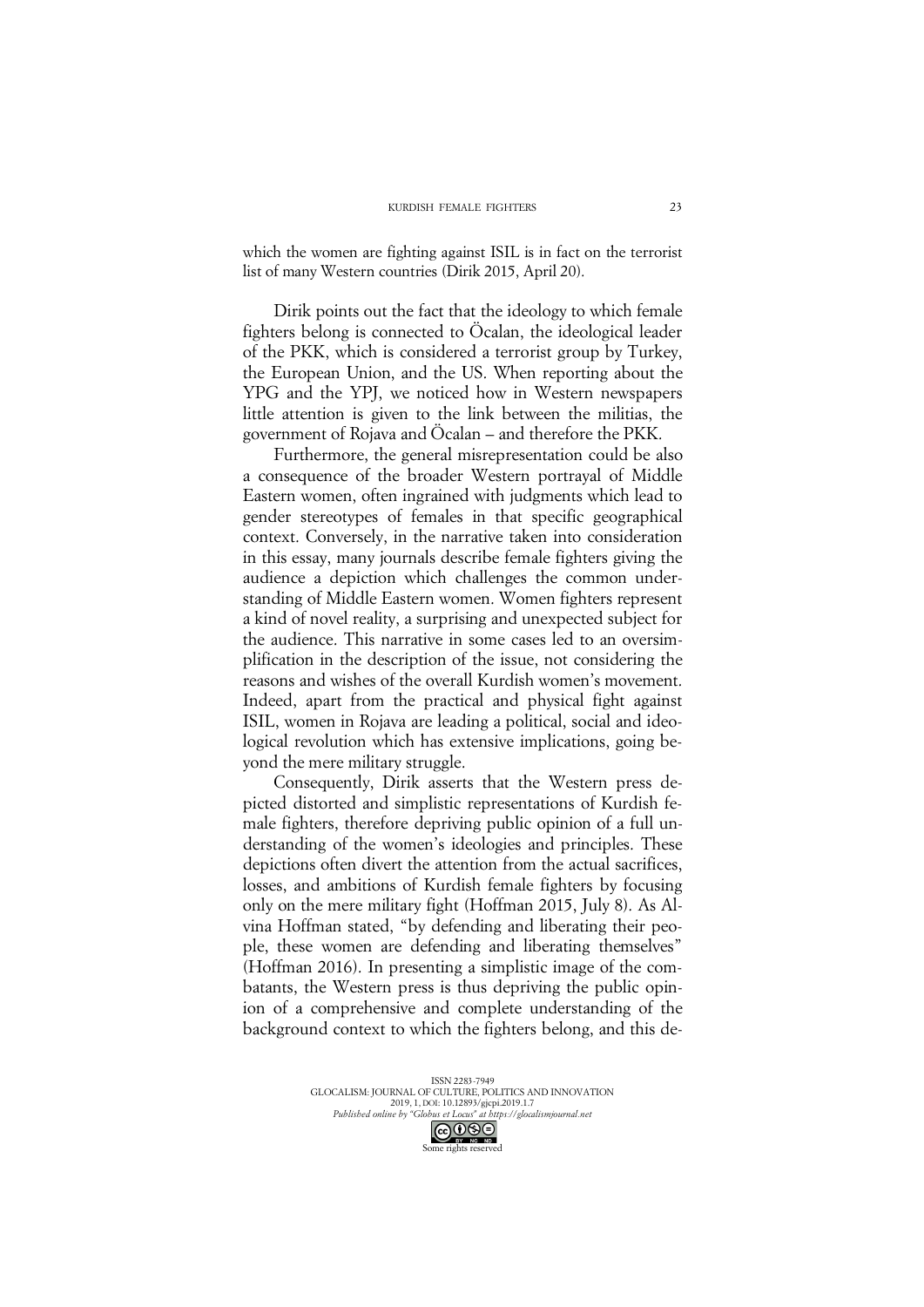prives the audience of a comprehensive representation of Kurdish female fighters. Indeed, the struggle which is being pursued in Rojava is far more nuanced, heterogeneous and complex; it is fundamental to highlight the fact that women have a significant, active and influential role in the subversion of socio-political categorizations.

To integrate this analysis, a written interview submitted to Meral Çiçek is reported below. When asked to give her opinion about the consistency or, otherwise, inaccuracy of the Western press, she argues:

I think it really depends. Media and journalists are influenced ideologically, politically, socially and culturally by the system they are living in. In this sense the capitalist modernist system in the West with its deep-rooted ideology of liberalism and the middle-class perspective clearly affects the people. Look at the current situation: The German government banned the flags of YPG and YPJ and Britain detains its citizens that fight IS in Rojava. So, there are still a lot of criminalization politics against the Kurds. Sometimes there is pure unknowingness like the German Spiegel that named a Kurdish YPJ fighter in Raqqa yesterday [June 29, 2017] "member of a female Peshmerga unit<sup>78</sup>. They should know that there are no Peshmerga fighters in Rojava and that the female Peshmerga units established by the KDP [Kurdistan Democratic Party] in Iraqi Kurdistan do not participate in fights. This might be also ignorance. In general, I think that although the depiction of YPJ fighters in Western media often needs critique and is problematical at the end there have been very good reports, too. I would not call the depiction in general distortion of reality although there have been cases like this also (M. Çiçek, personal communication, June 30, 2017).

Conclusively, it can be stated that the Western press represented Kurdish female fighters in a heterogeneous way, focusing on different aspects of the subject manner and different points of view, depending on the country, the newspaper and the time-frame in which the different articles were published. Notwithstanding, the general depiction of YPJ combatants in the media lacks a complete and comprehensive explanation of the overall aspiration and significance of the struggle itself. The liberation from oppression and patriarchy for all the women living in that context is, for YPJ combatants, a pro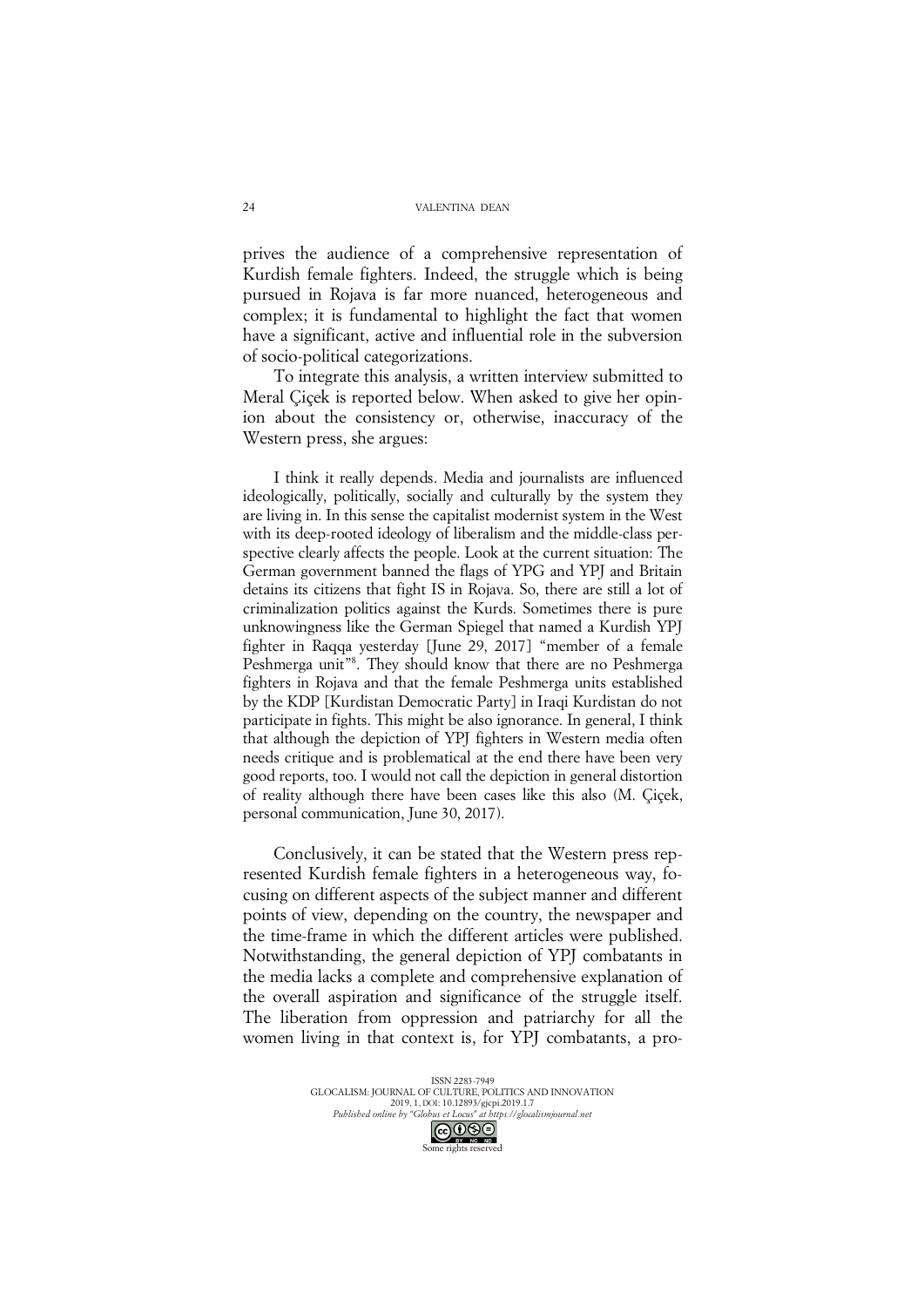cess: it is not just an aim, a goal to be reached with the armed fight; instead, it is a real method for women to be raised, educated and liberated in an active, progressive and positive manner. Female fighters are not just soldiers, they are the contemporary protagonists in the construction of a different and democratic Middle East, in a region surrounded by terrorist groups, neo-colonial powers, and local patriarchal authorities. Therefore, they play a leading role in shaping and combating two fundamental battles: on the one hand, they defend their territory and their people with the military fight; on the other hand, they are the subject of a broader and innovative process, in laying the foundations for the construction of a different order. Citing Meral Çiçek "They are not roses or angels or Amazons. They are women; struggling women" (Çiçek, 2015, June 8-11. In *Upholding Gendered Peace at a Time of War: Academics and Activists Speak Out on the Shifting Places of Women in the Arab World*, Beirut Conference).

## **CONCLUSION**

The drafting of this paper has been accompanied, throughout the overall investigation, by some major research questions. Aware of the potential limits of the analysis, it drafted a profile of Kurdish female fighters from a sociopolitical and ideological point of view, outlining the main aims entailed in their struggle in Rojava. Furthermore, the analysis evaluated how British, American, and Italian media portrayed YPJ combatants, in order to better comprehend both how the press interpreted the subject and if that representation is reliable and credible – or if it gives rise to misrepresentations.

The Western fascination with YPJ combatants touches upon several key factors. On the one hand, female fighters represent an atypical and previously unexplored subject, in other words, a captivating novelty for the audience. On the other hand, this narrative often results in a discontinuous depiction of the subject, overshadowing some aspects in favor of other, more suitable, features.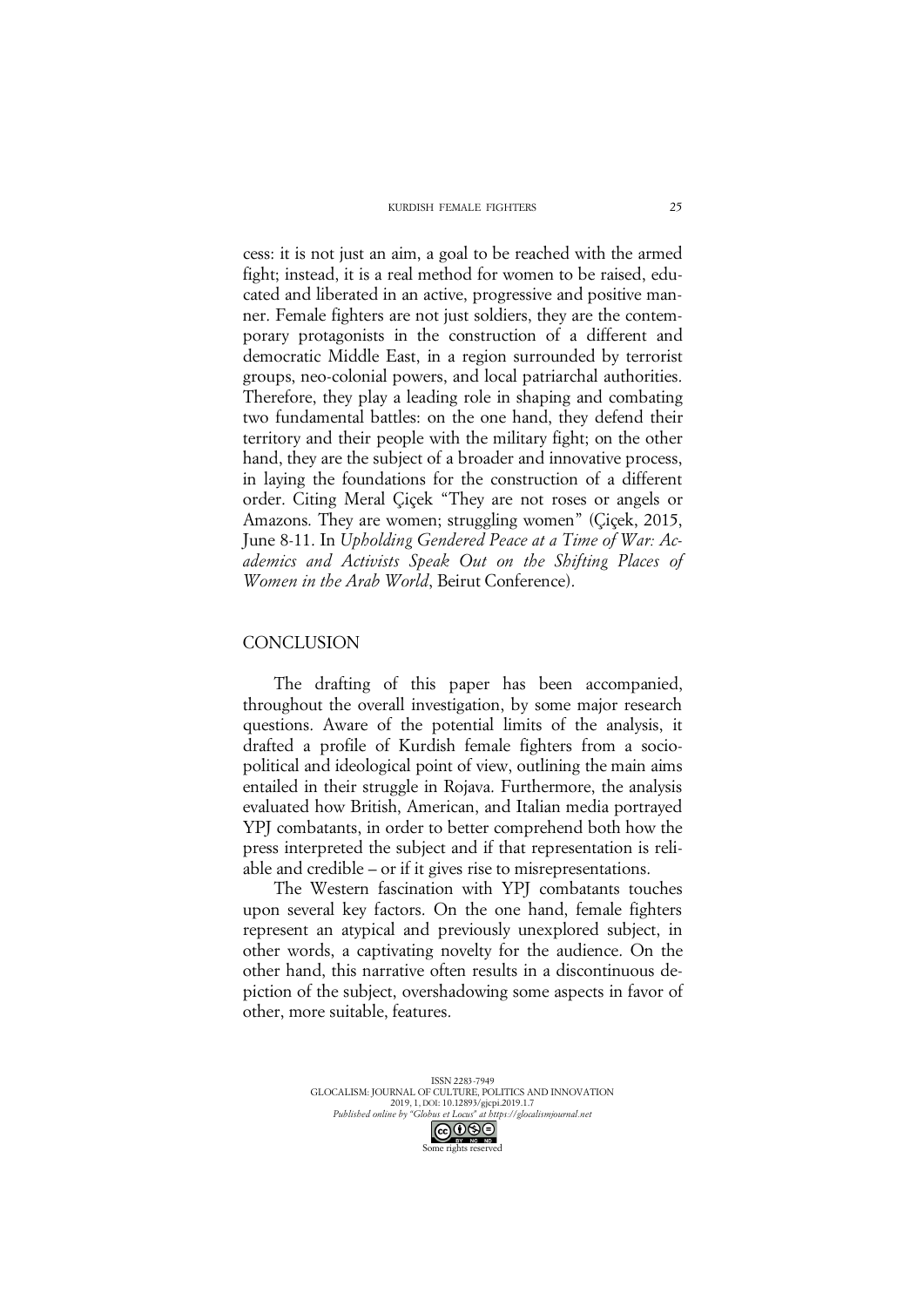There are several reasons for this inner contradiction. First, the complexity of the geopolitical context to which the YPJ belongs. As a matter of fact, Kurdistan – as a mosaic of cultures, societies, political views and aims – represents probably the most intricate geopolitical framework in the Middle East. Its inner heterogeneity can actually lead to a simplistic portrayal of both Kurdish female fighters and their military and political position. Indeed, a complete and comprehensive depiction of this subject should imply also a clear overall view of Kurdistan, recognizing its fundamental role in the region. Also, interstate equilibria, international relations, and political agreements affect the media, influencing the way the subject is tackled.

The battle for the claim of the Kurdish identity fits into the process of redefinition of the concept of identity itself, through the bilateral processes of localization and globalization. The YPG and YPJ forces fight in Rojava not only to defeat a common enemy to the Western world but also to claim their identity according to an innovative, participatory and inclusive system - the so-called Democratic Confederalism. This new type of identity claim opens up new communication horizons under various aspects: gender equality, democracy, the nation-state, war, and politics. Furthermore, the war on terrorism is one of the great global challenges of our time, and the local dimension of this battle in the Middle Eastern context can be a peculiar key to interpreting the concept of war, gender equality, and popular identity.

In drawing the conclusions for this paper, another major question arises. Indeed, the subject addressed is nowadays in continuous development. The path of the analysis pursued displays the general media success of Kurdish female fighters between 2014 and 2017: they reached a major media peak in Autumn 2014. The Western fascination with female soldiers has, since then, moderately slowed down: nowadays we – as the western audience – read sporadic news about the female militia. By contrast, it is necessary to bear in mind that YPJ's social, political, ideological and military struggle is actually ongoing.

> ISSN 2283-7949 GLOCALISM: JOURNAL OF CULTURE, POLITICS AND INNOVATION 2019, 1, DOI: 10.12893/gjcpi.2019.1.7 *Published online by "Globus et Locus" at https://glocalismjournal.net* Some rights reserved

26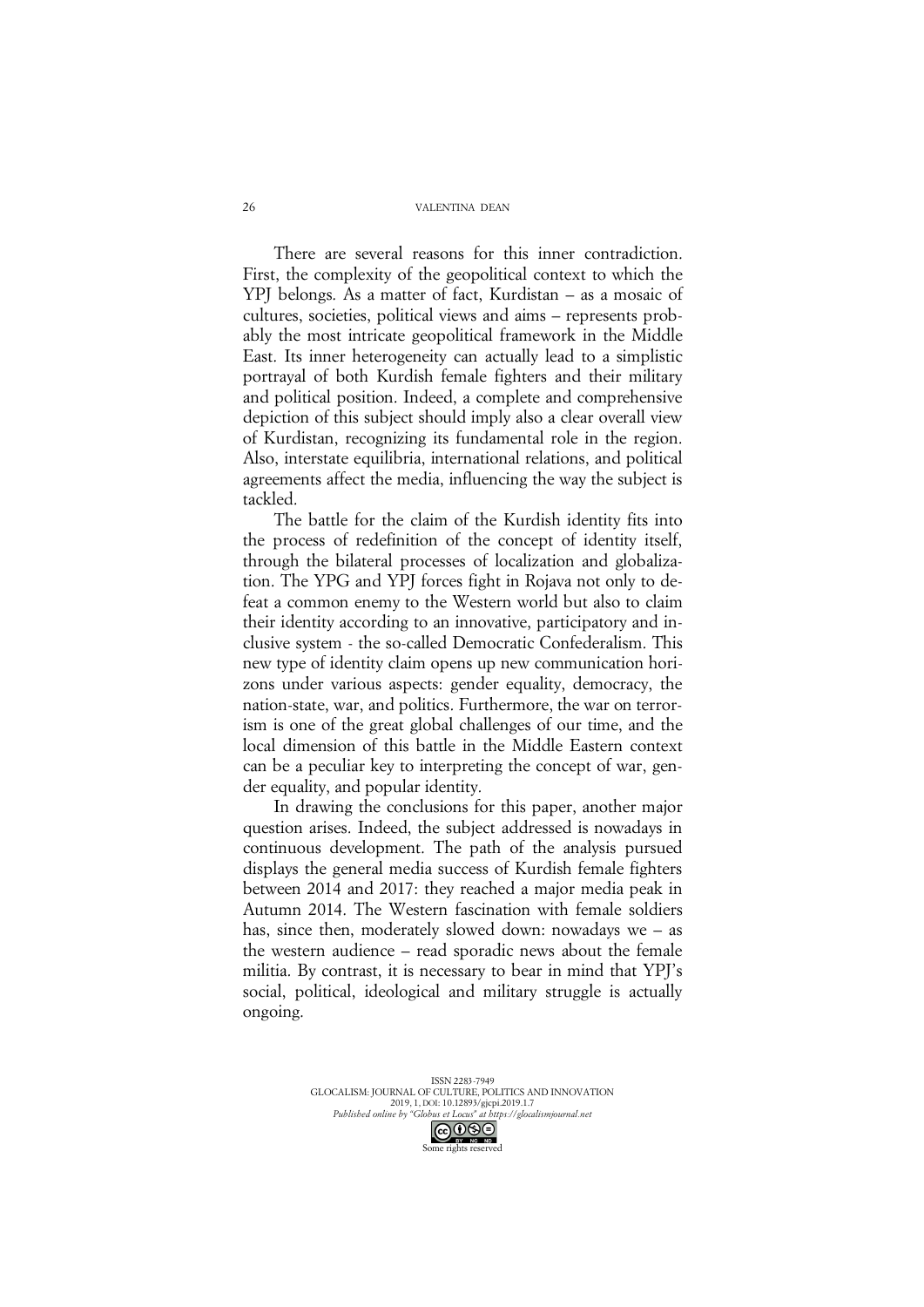It is fundamental not to forget that these women are still on the front, combating a multifaceted war. It is necessary to recall the fact that Daesh's offensive is a war against women, too: the violations and femicides practiced by Daesh are not discretionary, as they follow a specific ideology of patriarchy and sexism, oppression and domination. In these circumstances, women are not perceived as human beings with rights and freedoms, but as objects to be raped and enslaved. In order to fully understand the struggle of Kurdish Women against ISIL, it is crucial to bear in mind: the ongoing fight in Rojava is a clash between two opposite ideologies, two prospects, two worldviews, opposing one another, colliding in the same geographical area. The outlook of YPJ's action is to break down the feudal and patriarchal mind-set that underlies and determines Daesh itself.

The challenge now is not to forget this open-ended clash. Similarly, the analysis pursued in drafting this paper cannot be considered fully complete until Kurdish female fighters' battle is over.

#### **NOTES**

<sup>1</sup> *Partiya Karkeren Kurdistan* (PKK). The PKK's ideology was originally a fusion of revolutionary socialism and Kurdish nationalism which was intended to be used as the foundation of an independent, Marxist-Leninist state known as Kurdistan. The PKK fought an armed struggle against the Turkish state for cultural and political rights and self-determination for the Kurds in Turkey.

<sup>2</sup> Thereinafter, refers also to as ISIL (Islamic State in Iraq and the Levant) or ISIS (Islamic State in Iraq and Syria).

At the time of the drafting of this essay, Afrin is under the control of Turkish forces, that entered in the city on the 19th of March 2018.

<sup>4</sup> The principle of 40 per cent gender balance is enshrined in article 87 of the Social Charter: "All governing bodies, institutions and committees shall be made up of at least forty percent (40 per cent) of either sex". Gender quotas are also enshrined in article 47: "[…] The Legislative Assembly must be composed of at least forty per cent (40 per cent) of either sex according to the electoral laws. […]" and article 65: "All institutions of the Judicial Council must be composed of at least forty per cent (40 per cent) of either sex".

<sup>5</sup> Article 15 of the Social Charter of Rojava: "The People's Protection Units (YPG) is the sole military force of the three Cantons, with the mandate to protect and defend the security of the Autonomous Regions and its peoples, against both internal and external threats. The People's Protection Units act in accordance with the recognized inherent right to self-defence. Power of command in respect of the People's

> ISSN 2283-7949 GLOCALISM: JOURNAL OF CULTURE, POLITICS AND INNOVATION 2019, 1, DOI: 10.12893/gjcpi.2019.1.7 *Published online by "Globus et Locus" at https://glocalismjournal.net*

Some rights reserved

27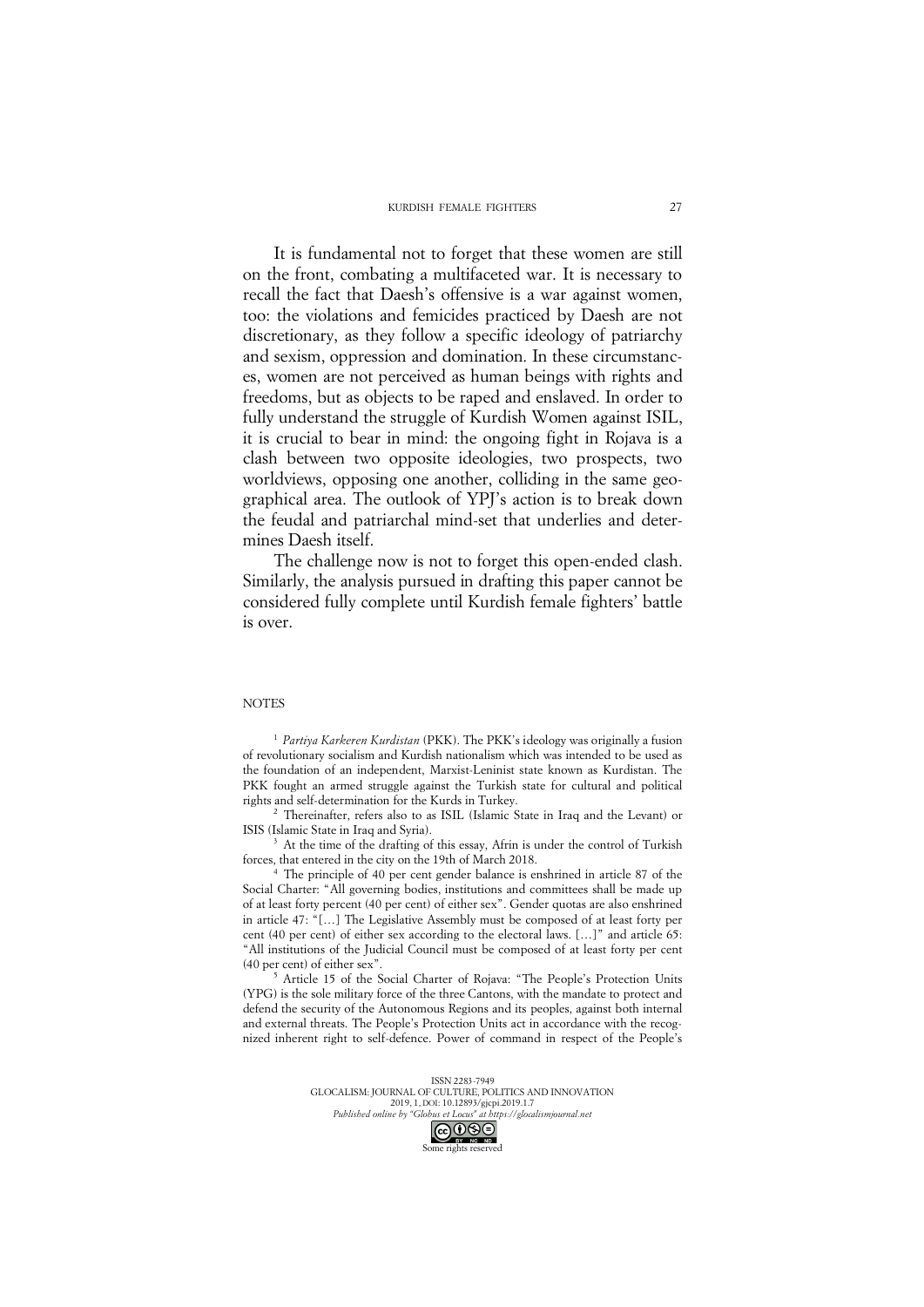Protection Units is vested in the Body of Defence through its Central Command. Its relation to the armed forces of the central Government shall be defined by the Legislative Assembly in a special law. The Asayish forces are charged with civil policing functions in the Autonomous Regions".

<sup>6</sup> The PYD (Democratic Union Party) is the main affiliate of the PKK in Syria, and purportedly supports the Democratic Confederalism of its parent organisation. On June 19th, 2014 Human Rights Watch released the report "Under Kurdish Rule: Abuses in PYD-Run Enclaves of Syria," which documents arbitrary arrests of the PYD's political opponents, abuse in detention, and unsolved abductions and murders. It also documents the use of children in the PYD's police force and armed wing, the People's Protection Units (YPG). The full-text version of the report (which includes the response of the PYD) is available at https://www.hrw.org/report/2014/06/ 19/under-kurdish-rule/abuses-pyd-run-enclaves-syria.

<sup>7</sup> One news item published by Marie Claire has been taken into consideration as part of the corpus of texts in English (composed by 55 articles in total). Marie Claire is not a political daily: the choice to insert that specific article in the analysis is due to the fact that it is considered as the starting point from which the Western attention on YPJ arose, as Marie Claire has been one of the first journals to write about the topic.

<sup>8</sup> The Peshmerga unit is the military force of the autonomous region of Iraqi Kurdistan. Peshmerga also refers, historically speaking, to the armed forces fighting for the independence of Kurdistan from Iraq and Iran. Peshmerga also have a female unit, but they are not present in Rojava nor in Syrian Kurdistan, as they do not participate in the fight for the autonomy of Rojava.

#### **REFERENCES**

N. Al-Ali, N. Pratt (2011), *Between Nationalism and Women's Rights: The Kurdish Women's Movement in Iraq*, in "Middle East Journal of Culture and Communication", 4, pp. 339-355.

*Charter of the Social Contract,* Self-rule in Rojava. Full text available at: https://peaceinkurdistancampaign.com/charter-of-the-social-contract.

M. Çiçek (2015, January 13), *Did the Women of the YPJ Simply Fall from the Sky?* KurdishQuestion.com, retrieved from https://www.kurdishquestion.com/oldarti cle.php?aid=did-the-women-of-the-ypj-simply-fall-from-the-sky.

R. Crilly (2014, September 20), *Isil fanatics fear being killed by a woman will deprive them of virgins in paradise*, in "The Telegraph", retrieved from http://www.teleg raph.co.uk/news/worldnews/middleeast/iraq/11110724/Isil-fanatics-fear-being-killed -by-a-woman-will-deprive-them-of-virgins-in-paradise.html.

D. Dirik (2015, April 20), *Feminism and the Kurdish Freedom Movement*. *Kurdish Question*, retrieved from http:// kurdishquestion.com/oldarticle.php?aid=feminis m-and-the-kurdish-freedom-movement. This article is an edited version of a presentation at the "Dissecting Capitalist Modernity-Building Democratic Confederalism" Conference at Hamburg University, April 3-5th, 2015.

D. Dirik, D. Levi Strauss, M. Taussig, L.W. Wilson (eds.) (2016), *To Dare Imaging: Rojava Revolution* (New York: Autonomedia).

M. Duzgun (2015), *The Kurdish Women's Movement: Challenging gendered militarization and the nation-state*, retrieved from http://womeninwar.org/wordpress/wpcontent/uploads/2015/08/Beirut/7/1.pdf. Dissertation paper presented at the conference "Upholding Gendered Peace at a Time of War – Academics and activists speak